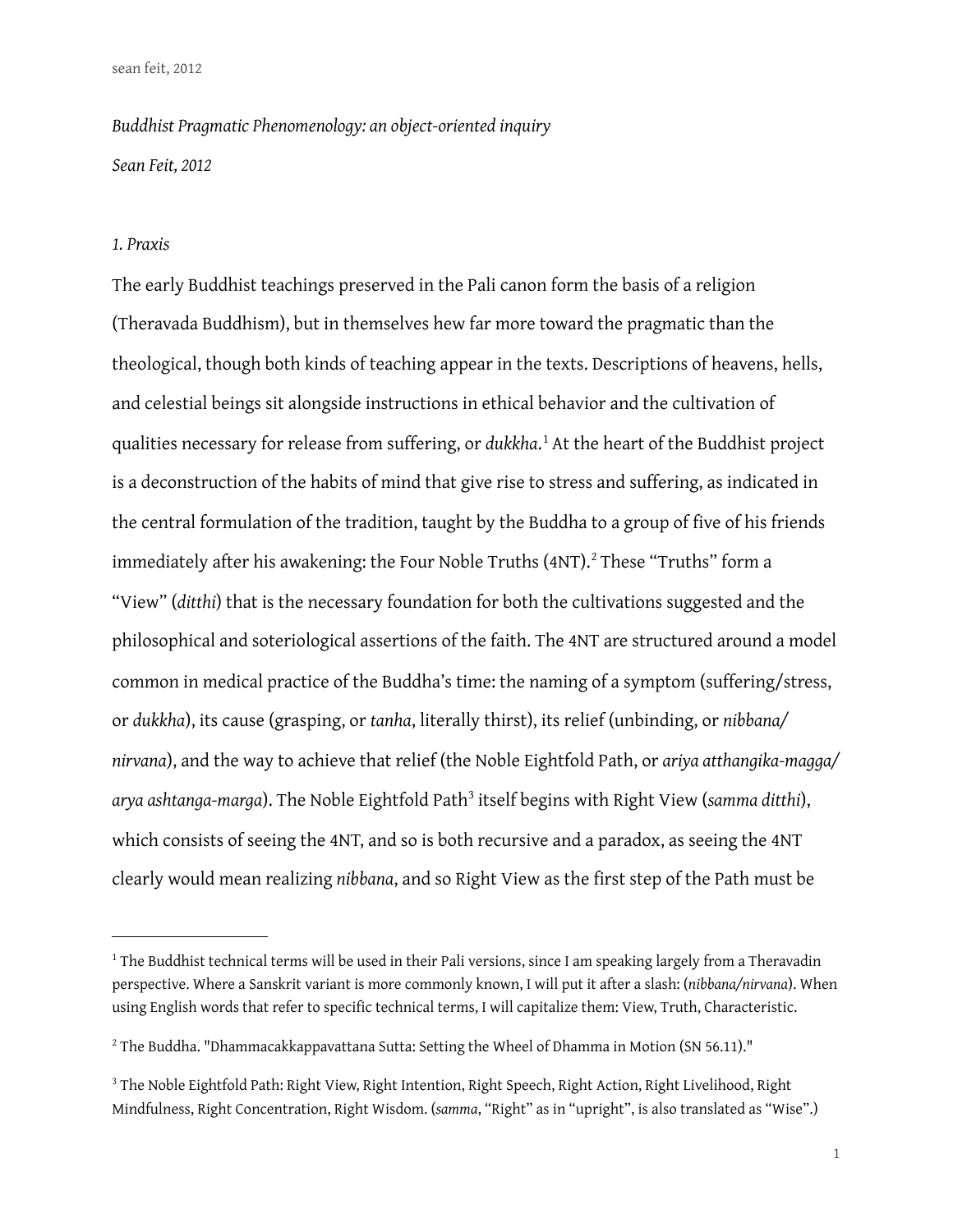interpreted as seeing the 4NT *enough* to believe one's teachers and begin cultivation, while full understanding and embodiment of them only arises at the completion of the Path. The orientation toward the Noble Truths, however, isn't just an act of faith that prefigures the real work to come in the practice, it is the orientation that frames all the subsequent teachings. It is specifically this soteriological orientation  $-$  toward suffering and its release  $-$  that colors all the Buddha's ontological teachings with pragmatism. He was known for avoiding speculative and theological debates, and would rebuff questioners who came wanting to engage in them with silence or a reminder of the pragmatic nature of his teaching, as he does at the end of a dialogue with a monk, Malunkya, about what he refuses to teach.

"And why are they [answers to ten cosmological and ontological questions] undeclared by me? Because they are not connected with the goal, are not fundamental to the holy life. They do not lead to disenchantment, dispassion, cessation, calming, direct knowledge, selfawakening, Unbinding. That's why they are undeclared by me.

"And what is declared by me? 'This is stress,' is declared by me. 'This is the origination of stress,' is declared by me. 'This is the cessation of stress,' is declared by me. 'This is the path of practice leading to the cessation of stress,' is declared by me. And why are they declared by me? Because they are connected with the goal, are fundamental to the holy life. They lead to disenchantment, dispassion, cessation, calming, direct knowledge, self-awakening, Unbinding. That's why they are declared by me."[4](#page-1-0)

The Path of practice consists of three major trainings: ethical action (*sila*), cultivation of useful mental skills (*samadhi*), and inquiry leading to wisdom (*pañña*). The uprooting of the Thirst that leads to Suffering requires an inquiry into the subtleties of perception, since it is through the perception of objects as pleasurable or painful that we fall into grasping (and aversion, its twin). Inquiry, in this usage, refers not so much to an intellectual analytic process, but to the unfolding of intuitive knowing based on sustained embodied experience. The Buddha's instructions for practice in relation to perception are thus deeply phenomenological — we

<span id="page-1-0"></span><sup>4</sup> The Buddha. "Cula-Malunkyovada Sutta: The Shorter Instructions to Malunkya (Majjhima Nikaya 63)."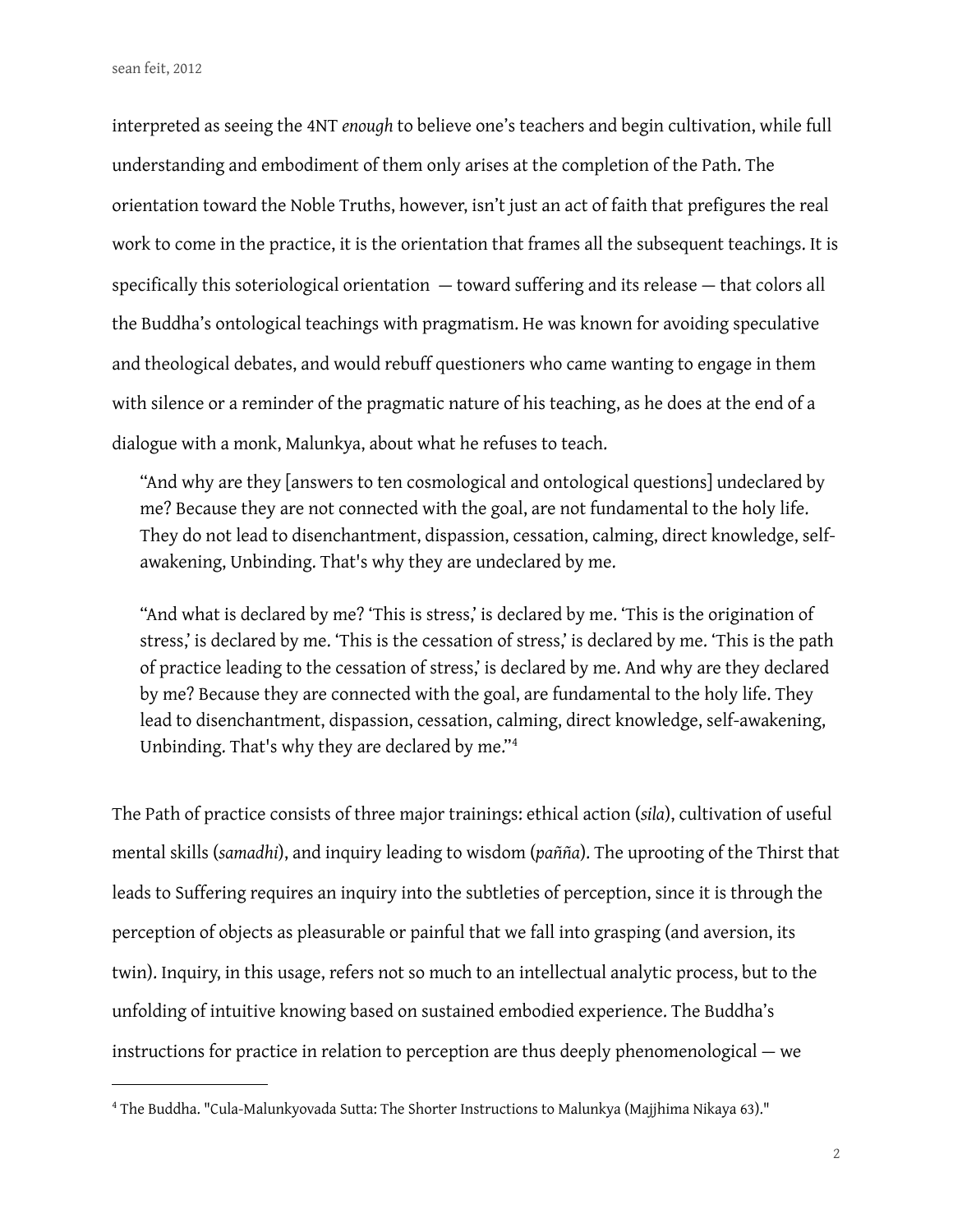must relate directly to the objects in our world without getting lost in ideas about them. As an example, a common training technique is to note our experience of bare (or as bare as possible given our skill in focused, non-discursive attention) sensory data arising from the five physical senses and the thinking mind, without indulging in speculation *about* the experience. The Buddha's instructions to a wandering ascetic named Bahiya exemplify this approach:

"Herein, Bahiya, you should train yourself thus: 'In the seen will be merely what is seen; in the heard will be merely what is heard; in the sensed will be merely what is sensed; in the cognized will be merely what is cognized.' In this way you should train yourself, Bahiya.

"When, Bahiya, for you in the seen is merely what is seen... [repeats for hearing and sensing], ...in the cognized is merely what is cognized, then, Bahiya, you will not be 'with that.' When, Bahiya, you are not 'with that,' then, Bahiya, you will not be 'in that.' When, Bahiya, you are not 'in that,' then, Bahiya, you will be neither here nor beyond nor in between the two. Just this is the end of suffering."<sup>[5](#page-2-0)</sup>

In this instruction, if we were to interpret it ontologically, we would have the beginnings of an object-oriented phenomenology. Seeing (likewise hearing, sensing, and cognizing) does not lean into the object, creating more relationship than is necessary for the inquiry to unfold. It's not that relationship doesn't exist — the Buddha doesn't deny that context and personality and all the details of phenomena exist, they're just not necessary for the task at hand. When trained thus, Bahiya will be neither "with that" (in contact with the object), nor "in that" (merged with the object), "neither here" (fixated *in situ*, in self-position), "nor beyond" (there is no transcendent or reified self to be found), "nor in between the two" (confused or unclear about existence). This bare sensing takes only what is needed, which is to recognize the objects of the senses without giving rise to grasping, aversion, or confusion in relation to them. It offers to things the respect of non-projection. Everything is just what it is. Even thoughts, being things, are just what they are. Released from being participants in our

<span id="page-2-0"></span><sup>5</sup> The Buddha. "Bahiya Sutta: About Bahiya (Udana 1.10)."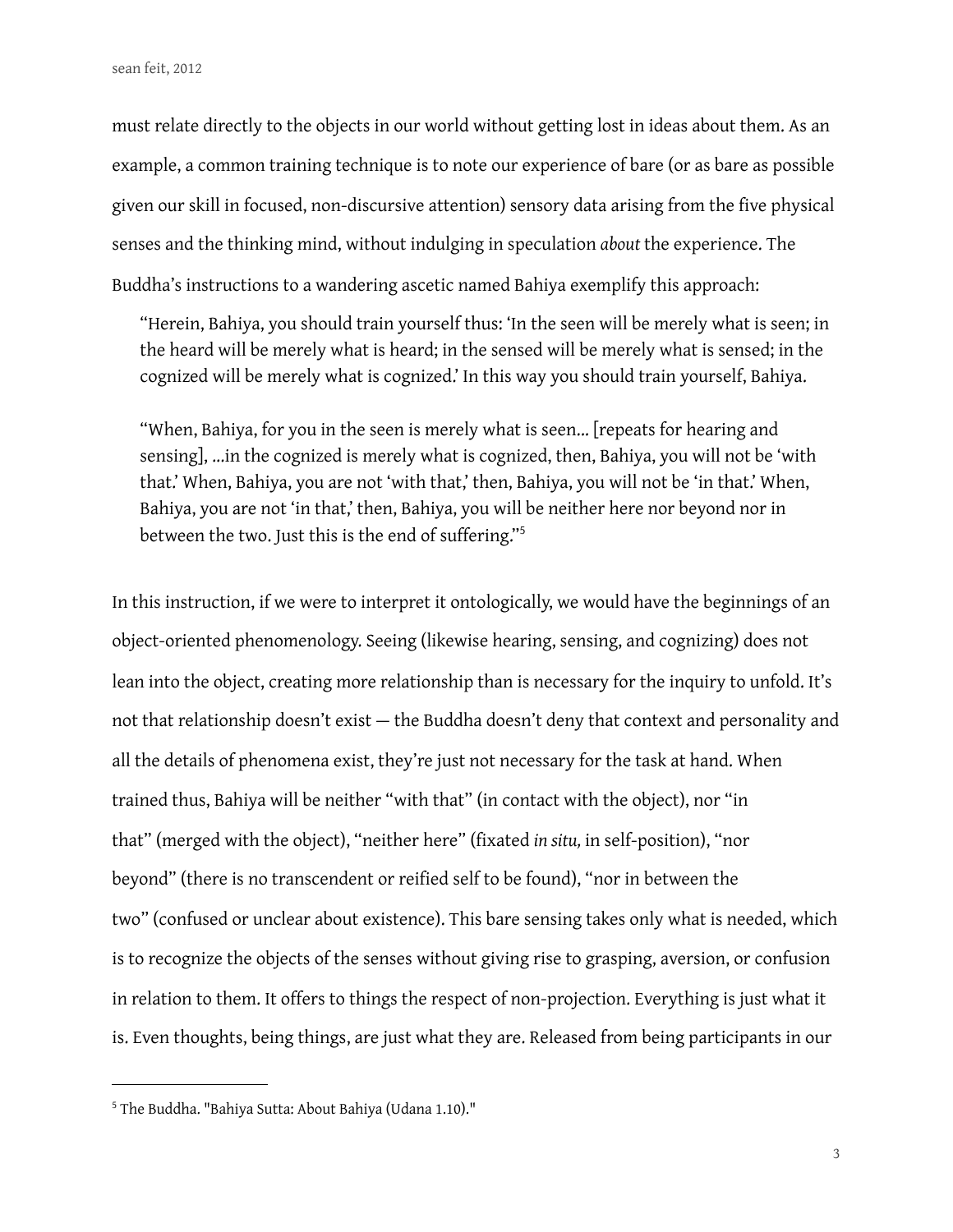drama, things simply are, and released from the extraneous relationships that we habitually nurture with things, we ourselves may be also able to simply be. Thus *Being* is to be notsituated, released from so many painful relationships. "Neither here nor beyond nor in between the two. Just this is the end of suffering."

The phenomenology of the Buddha, then, is pragmatic in that it eschews ontological hypotheses in favor of experiential understanding, and privileges experiences that are useful for the Path. The Buddha doesn't go into whether and how things exist, only that our relationship to them, our projections that turn them into the objects of desire or revulsion, is what gets in the way of our happiness and freedom. And so Right View is necessarily solipsistic, the Path phenomenological, the frame correlationist, to use Quentin Meillassoux's term for ontologies that privilege the human relationship to things.<sup>[6](#page-3-0)</sup> But on deeper reflection, the correlationism perhaps wavers a bit. For it is not the case that things depend on us at all for their existence. The situation is more dire than that. I am so lost in my ideas about things, looking out from my skully perch, that I feel like the center of the world, and so depend on the world for identity, for existence. Copernicus Maximus! You don't even *see* sights, *hear* sounds, *sense* sensations, *think* thoughts, the Buddha is saying to Bahiya, you only see, hear, sense, and think yourself. Let the seen be. Let the sounds and sensations be. Let the thoughts be! This takes training, but as we learn to do so, gives the world back to itself. What a relief it must be when someone comes along not taking from the seen all the time but just letting the seen be the seen. Bahiya's training is anti-capital, anti-property, anti-empire. In letting go of grasping onto things, Bahiya is not only liberated from all fixation — neither here nor there nor inbetween — but Bahiya liberates the world from Bahiya. Which works because there never was a Bahiya to begin with.

<span id="page-3-0"></span><sup>6</sup> See Graham Harman, *The Quadruple Object* (Winchester: Zero Books, 2011). 12.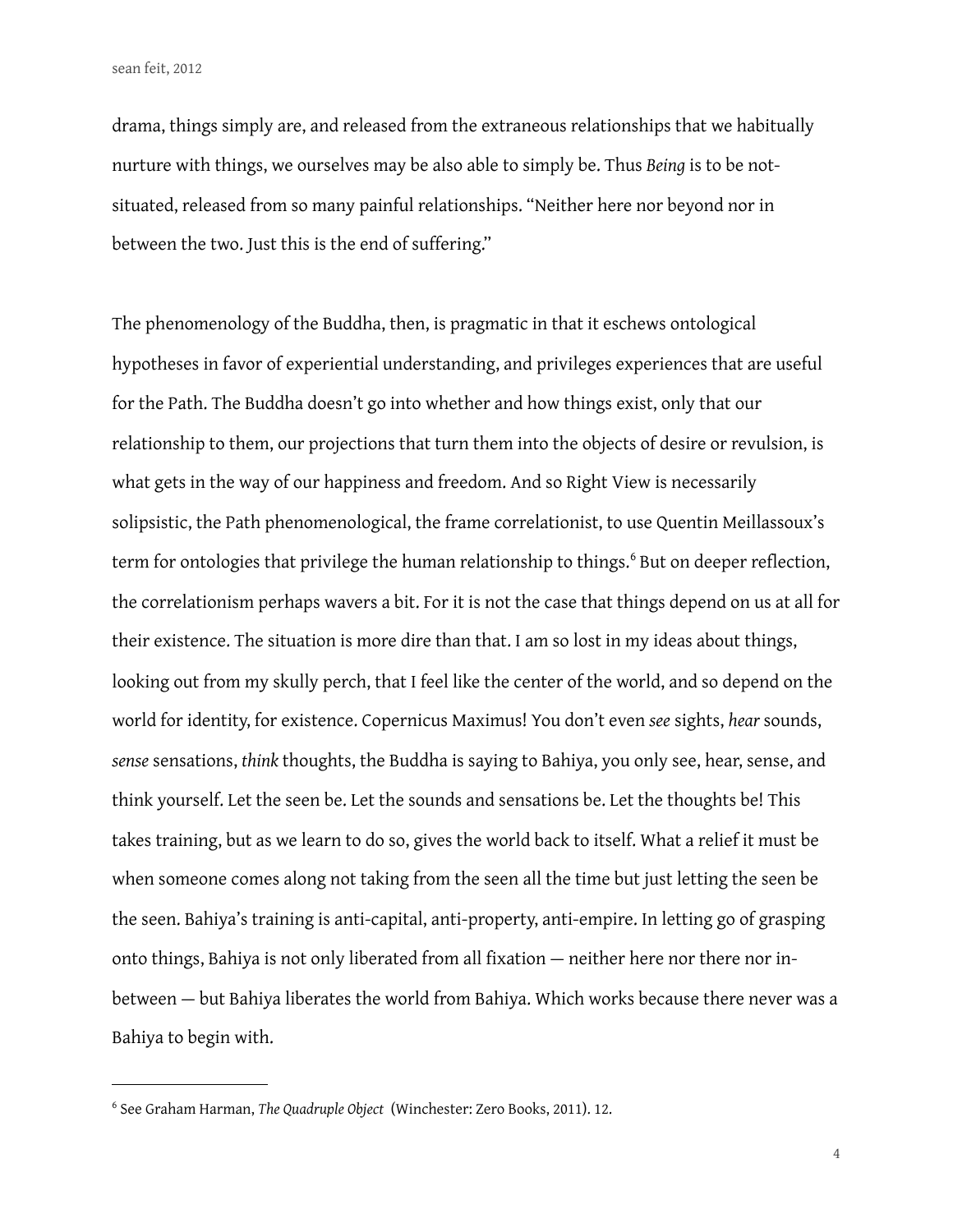## *2. Perception*

"Bhikkhus, how do you conceive it: is form permanent or impermanent?" — "Impermanent, venerable Sir." — "Now is what is impermanent painful or pleasant?" — "Painful, venerable Sir." — "Now is what is impermanent, what is painful since subject to change, fit to be regarded thus: 'This is mine, this is I, this is my self'"?  $-$  "No, venerable sir.["7](#page-4-0)

The Buddha, though known for not doing ontological speculation, does offer some descriptions of reality, couched as always in the practice of *seeing clearly* (*vipassana/vipashyana*). Two interwoven descriptions are contained in the classical lists of the Five Aggregates (*pancakhandha/skandha*) and the Three Characteristics (*ti-lakkhana*, also Signs, Marks of Existence). Between the two, the Buddha offers both a taxonomic map for understanding how our consciousness comes into contact with the world of things, and a framework for recognizing the characteristics *of* those things that are most useful for our liberation. The framing structure, as always, is the soteriology of suffering and its release, as in the well-known saying of the Buddha, "I teach on thing and one thing only: suffering and the end of suffering."<sup>8</sup> The *khandha* are five categories of things - literally "heaps" - that are known as Aggregates because they are the constituent parts of conscious, or "sentient" experience.<sup>[9](#page-4-2)</sup> Though they

<span id="page-4-0"></span> $^7$  The Buddha. "Anatta-lakkhana Sutta: The Discourse on the Not-self Characteristic (Samyutta Nikaya 22.59)."

<span id="page-4-1"></span><sup>&</sup>lt;sup>8</sup> [from author's memory. Specific sutta unknown – but I'll keep looking...]

<span id="page-4-2"></span><sup>9</sup> Existential distinction is not made in the texts between the sentience or consciousness of an ant and a human, or any other kind of being (like ghosts), though it is asserted that humans (more than animals, ghosts, and various kinds of celestial beings) experience the most conducive conditions for practice, namely by not being subject to extremes of pain (in the hells), habitual activity (in the animal realm), or pleasure (in the heavens). The "human realm", with its mix of pleasure, pain, and self-awareness is considered optimal for practice. Of course, this is a human-centric View! It is countered, however, by stories of the Buddha in his previous lives as animals practicing the Perfections (*parami/paramita*), and by the enlightenment stage of Non-Return, in which a practitioner is close enough to full Unbinding (*nibbana*) that upon death they are born only once more, as a celestial being in a heaven realm, where they complete their practice and are liberated there from birth and death (*samsara*).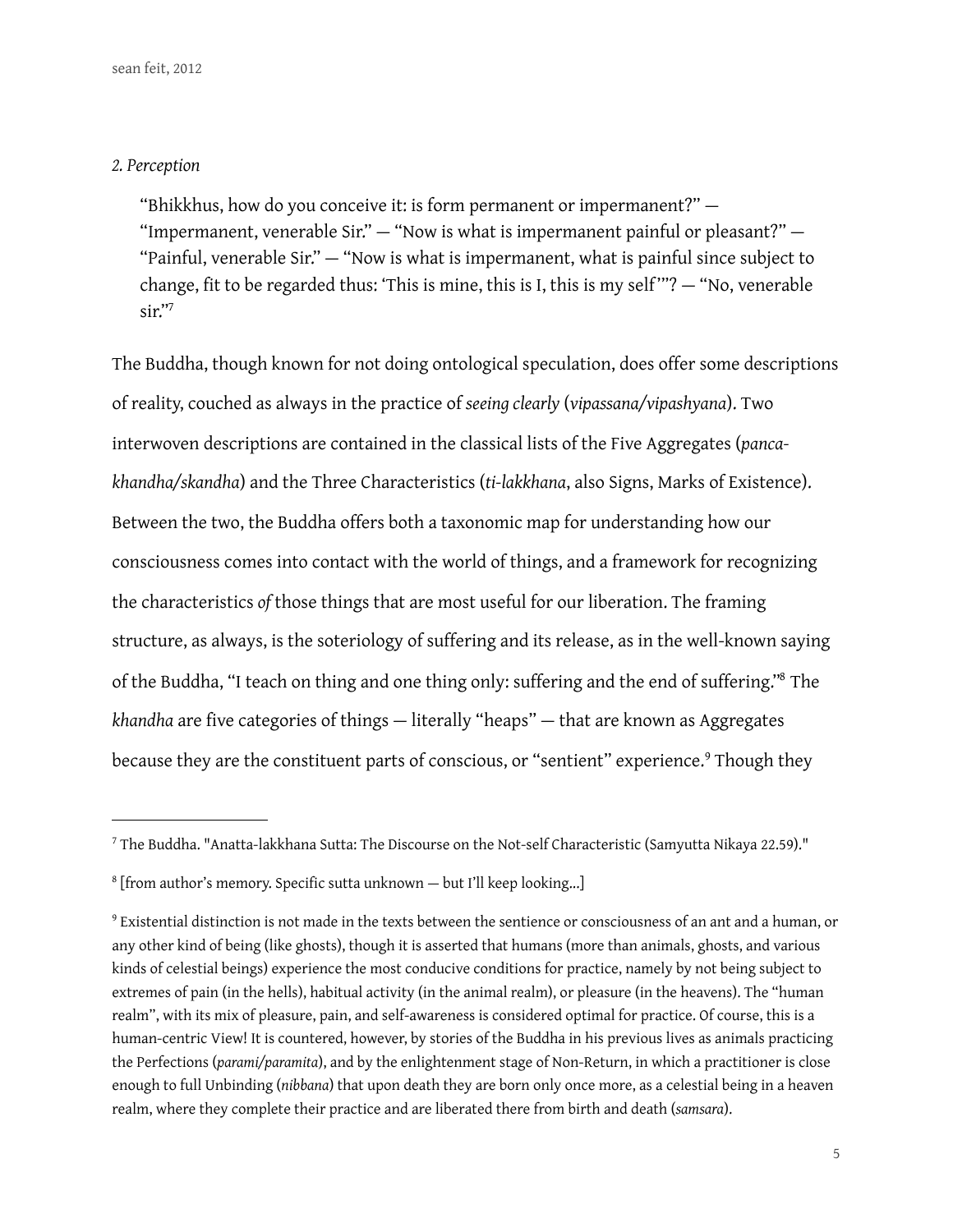are framed in the light of sentient experience, they also are seen as a description of phenomenal reality, via the recognition that a being can't have an experience that is not described by one of these labels. The Five Aggregates are:

1. Form (*rupa*)

- 2. Feeling (*vedana*)
- 3. Perception (*sañña*)
- 4. Formations (*sankhara/samskara*)
- 5. Consciousness (*viññana/vijñāna*)

Form, in this list, refers to everything physical, including the body, energy, and all "external" things. In the text, each of these Aggregates is described to include temporality, referentiality, subtlety, sublimity, and relative location:

"Whatever form [feeling, perception, formation, consciousness] is past, future, or present; internal or external; blatant or subtle; common or sublime; far or near: That is called the form [etc.] aggregate.["10](#page-5-0)

The listed qualities describe a relationship, in which the practitioner knows a given object relative to her own sense of time and space. Two sets of qualities are spatial: internal/external, and far/near. Two refer to qualities that describe the practitioner's apprehension of the object: blatant/subtle, and common/sublime (which technically refers to aspects of deep concentration). The strangest one is the temporal. What would it mean for a given form to be "past, future, or present"? A memory of a form, after all, is not a form but a *thought*, as is a plan for one. The paradox of temporality in Buddhist practice is that since the method is so doggedly phenomenological, it is also doggedly *present*. A common reflection in practice is that past and future consist largely of thoughts. So on that level they don't exist with the same solidity as physically present things. However, we've already concluded that thoughts share the

<span id="page-5-0"></span><sup>&</sup>lt;sup>10</sup> See The Buddha. "Khandha Sutta: Aggregates (SN 22.48)."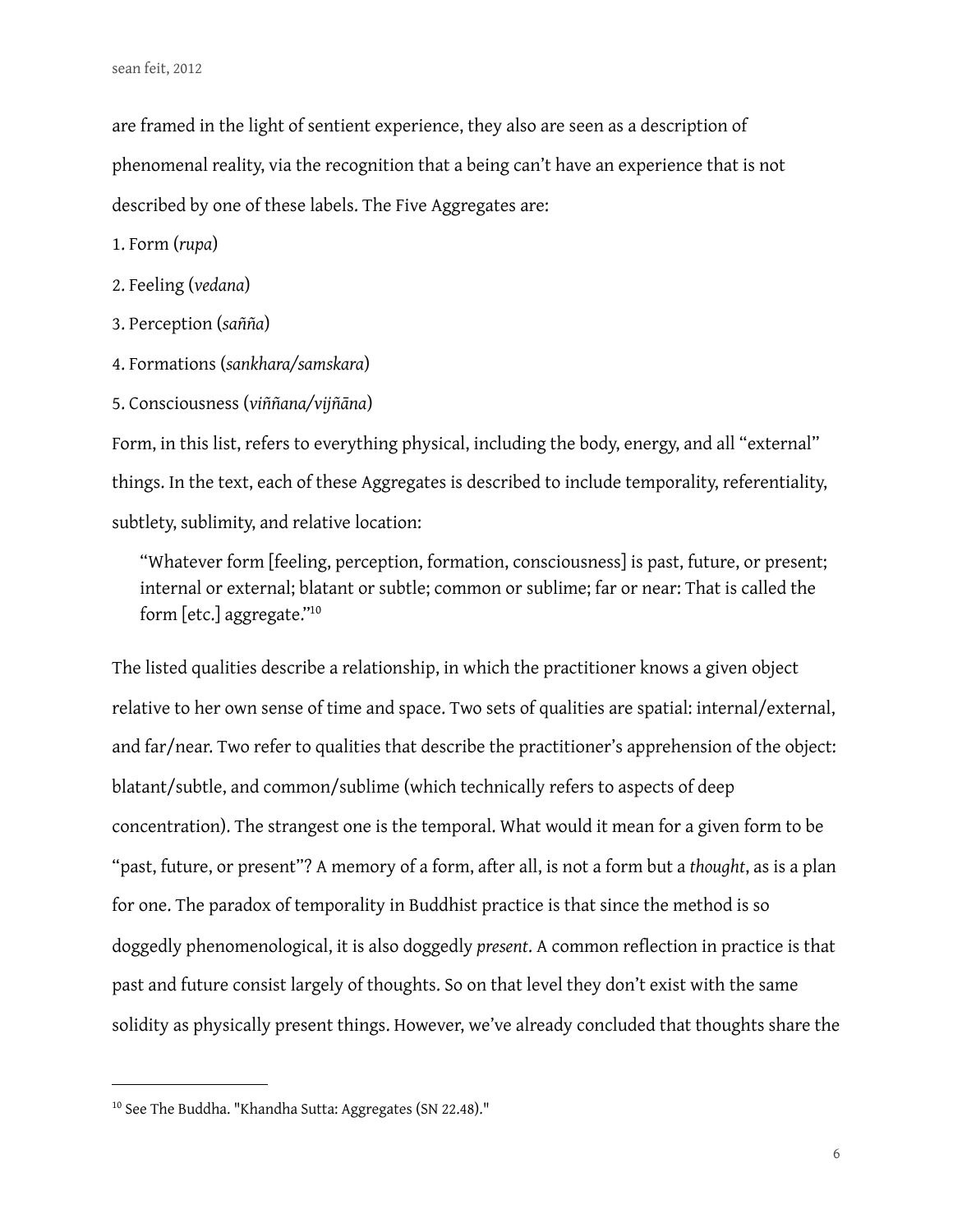same existential reality as things, even if much more insubstantial. That would mean that the past, even if just a thought  $-$  and memory is always imprecise, a fiction  $-$  is as real as that which is demonstrably happening *now*. In addition, the teaching of *karma*, which understands the relationship of cause and effect as undeniable and infinitely contextual, relies on the passage of time for its logic. Is it the case that objects affect objects in sequence, creating events that pass through preexisting Time? Or is it the case that objects affecting objects *creates* time by causing new thing after new thing to appear? If karma is the unfolding of influence, the transmission of impulse, time is the perception of change. (Karma and causation will be unpacked in part 4 of this essay.)

After Form, which encompasses everything that isn't the individual's mental-emotional world, the other four *khandha* deconstruct the constituent parts of a moment of sense perception. Feeling (*vedana*) refers not to emotions but to a valence that arises contiguous with every sense perception in which a given object (physical or mental) is sensed as pleasant, unpleasant, or neutral. Feeling is key to the process because based on our sense of things as pleasant, we tend to grasp onto them. Aversion is rooted in the sense of things as unpleasant, and delusion, or spacing out, is associated with the sense of things as neutral. Already, we see that this taxonomy privileges the human perspective, which we can call Dasein, after Heidegger's knowing-existing-one, but again it does not actually assert anything about the reality of things. *Vedana* asserts that it is impossible for Dasein to sense things directly in-and-ofthemselves, not because they have a reality that is hidden from view (pace Kant), though they may indeed, but because Dasein has a habit of projection that gets in the way! When I think an thing is ugly, say a pine couch with brown naugahyde cushions in a faux-woodsy ski lodge, I am directed by the teaching on *vedana* to notice the couch as form, specifically noting my action of seeing. I see an image, but notice that there is also a *separate* valence of unpleasantness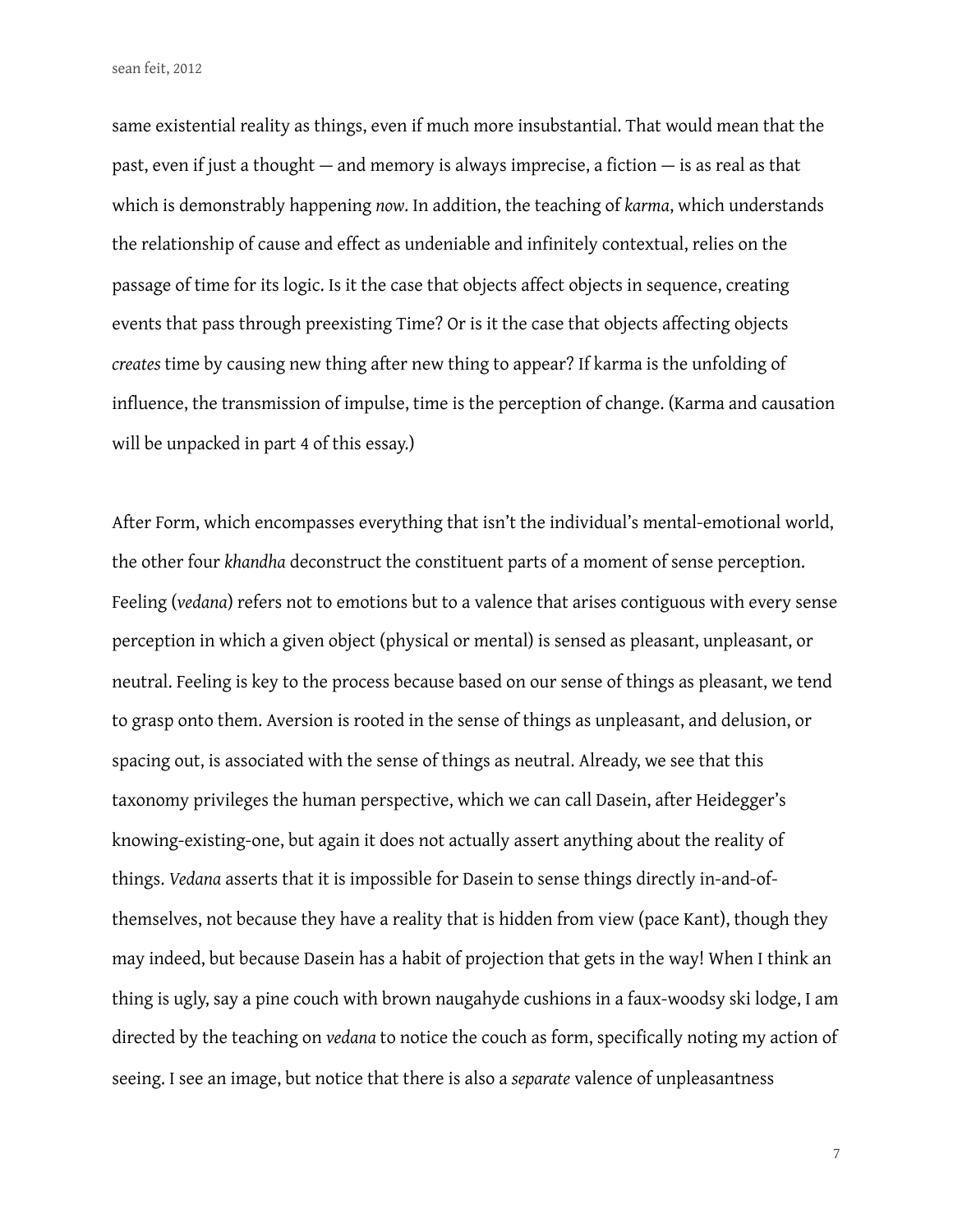present. Feeling is said to arise directly on the heels of sense contact (see the chain of Dependent Co-arising,<sup>11</sup> in part 4), too quickly for even skilled meditators to sense, but it is still an independent experience because it can be isolated in awareness. *Vedana* is conditioned, like nearly everything, and so we see that our history and accumulated habits and views color our contact with every thing, including our own thoughts. There is then no such thing as direct contact with objects, only mediated relationships warped to a greater or lesser degree by our habitual preferences.

The remaining three Aggregates break down the process in more detail, describing three mental acts that also accompany every sense contact. Perception (*sañña*) refers technically here to recognition, the process by which memory is accessed in order to separate a thing from its background and note it as familiar or not. Perception names the couch "couch", whether the word is thought or not, and without concern about how closely this particular couch conforms to the learned sign "couch". The task of seeing *sañña* clearly is difficult, because its habits are so ingrained. Try *not* understanding a familiar word when someone speaks it to you or when reading it on the page! Heidegger's assertion that we don't really notice things until they break or otherwise disrupt our habitual use of them, speaks to the necessity of becoming aware of *sañña* in process. To actually Perceive a thing is to note its readiness-to-hand — it has surfaced out of the ocean of objects surrounding us and been recognized. Before this happens, even if I'm passively aware that it's there, my habitual sense of normalcy is operating, my sleepwalking, and things are "merely" present-at-hand. Just there, but not shining in any particular way. This is a prejudice we do well to see through. Everything is always already shining. The challenge for a practitioner is to see things *as if* for the first time, circumventing the stupefying rhythm of rote recognition, allowing the shining Being of things to be known.

<span id="page-7-0"></span><sup>&</sup>lt;sup>11</sup> The Buddha. "Paticca-samuppada-vibhanga Sutta: Analysis of Dependent Co-arising (SN 12.2)."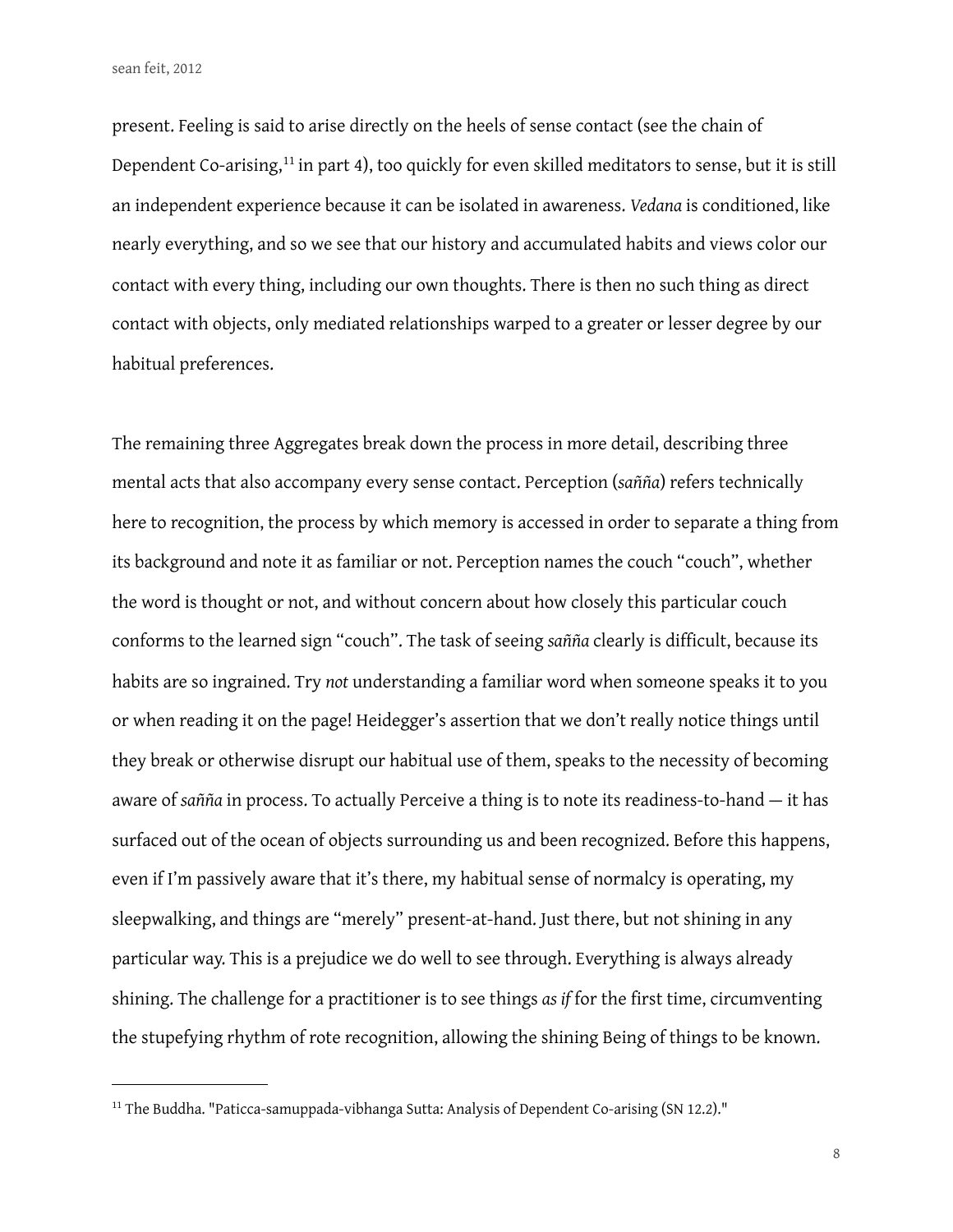Moments where perception is *wrong* are useful to this end. Outside the lodge where I'm writing is a thin scrap of cheap carpet that at first glance looked like a huge, beautiful, fuzzy caterpillar. Excited, I bent to look closer, and discovered that I had recognized "caterpillar" wrong, and it was in fact a scrap of carpet. Immediately my pleasure in seeing a huge fuzzy creature was replaced by disdain at the shoddiness of workmanship that would leave a scrap lying around outside like that, and my aversion to industrial carpet in general and the aesthetics of fauxrustic ski lodges. All those aversive thoughts — everything that happened beyond the initial hit of unpleasantness, which I missed and only reconstructed later — are Formations (*sankhara*), and it doesn't actually matter that I had a pleasant mistake replaced by an unpleasant reality. The waking up from the illusion brought the object into a different focus for me. Some aspect of its shining shone forth. Carpet! (Whatever I may think of it.)

Mental Formations (or Fabrications) is the Aggregate of thoughts and emotions. Everything we think, from the most concrete ("there's the couch") to the most abstract (imaginary numbers, say) is a Formation in the thinking mind. Framed in this way, thoughts are invited to be seen as *process* ("thinking is like this") rather than for their *content*. For the purposes of clear seeing (*vipassana*), all that is necessary for becoming aware of the workings of stress and grasping is to note thought as thought. And the challenge, as before, is that it's so habitual that we mostly don't notice it. If thought is a sense object like things outside our body, then the same limitations apply as apply to all things: we can never fully apprehend thinking itself because our attachment to the content of thought (and its *vedana*) usually gets in the way. This also means that thoughts are just as real as anything, even if immaterial. After all, they have direct effects on the world all the time, and if you believe the studies on the efficacy of prayer, may have a force that we can neither understand nor control. Thought, and certainly consciousness, escapes scientific materialism, but it still is seen, sensed. And if I can sense it,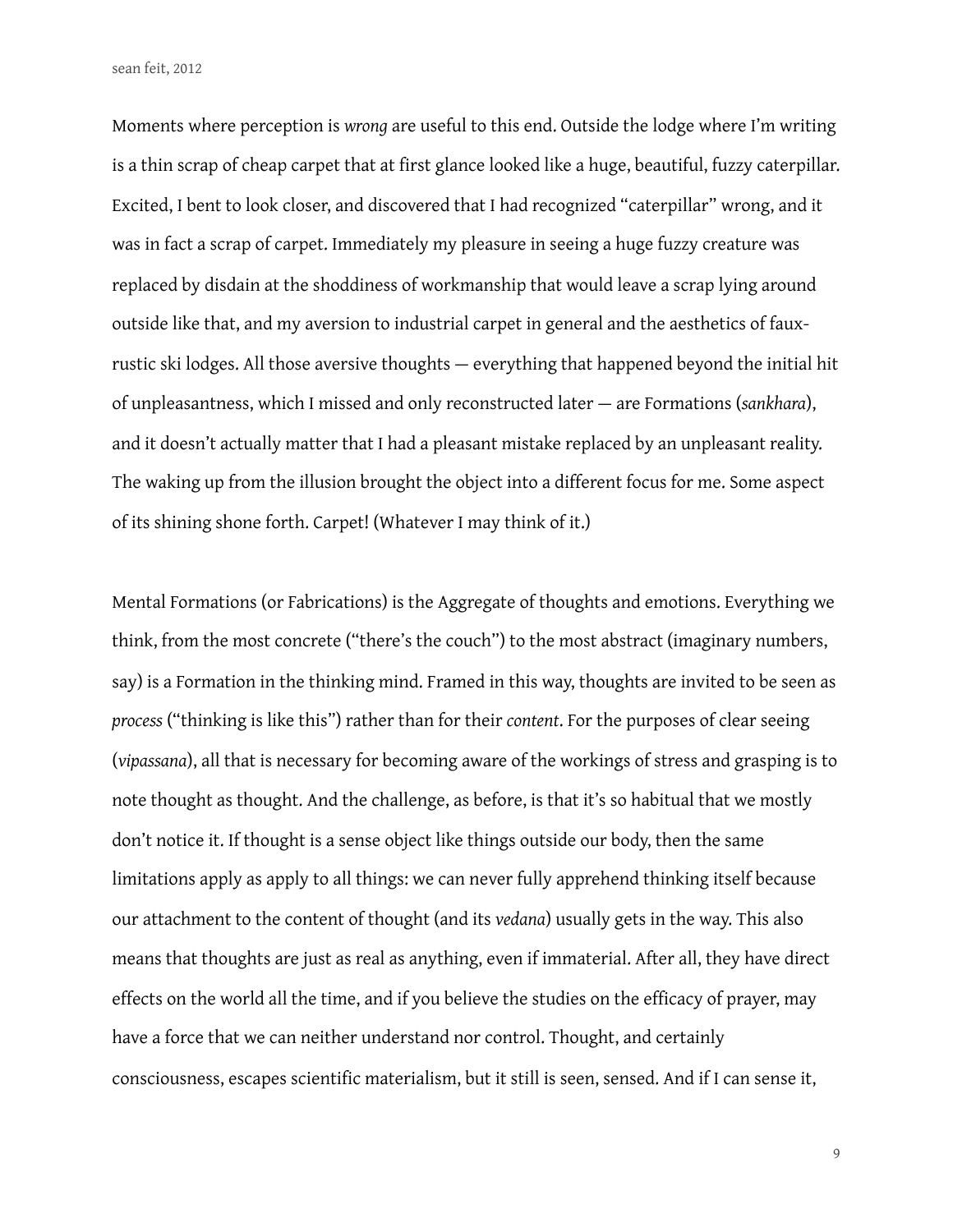and it behaves in all important respects like other objects, then the challenge is to see it as not mine. If I can't control my thoughts, and can witness them from some sense of (inner) distance, then their provenance as *my* voice is shaken. What if they are their own things, conditioned by the past to say certain things, repeat certain stories (endlessly! Why would I do that to myself? I wouldn't!), dwell on certain preferences. What if *my* thoughts have very little to do with *me*?

Consciousness (*viññana*) is the bare knowing of a thing. The *khandha* of Consciousness is not my sense of self, or the Witness, or any higher order inner thing. *Viññana* is not Dasein. Consciousness is the *knowing of* an object, and arises, like the others, virtually simultaneously with sense contact. Consciousness is not an ongoing awareness that passively receives incoming data, maintaining its witness perch and existence between each contact, but is specific to each contact and disappears when that contact disappears. Thus there is eye-Consciousness, ear-Consciousness, body-Consciousness, etc. And those Consciousnesses are forever coupled to the "intentional object", as Merleau-Ponty notes.<sup>12</sup> Consciousness appears in a slightly different form in the sequence of Dependent origination, and in that context reveals its conditioning and importance in the process of things giving rise to things. It sits at the heart of the puzzle about who we are. What is this thing, Being Conscious? I know I am, when i'm not asleep, but when I try to sense the thing itself? Nothing. All I get is more objects. I try to sense the *knowing* of the couch, but all I see is couch. "In the seen is just what is seen." But in another translation of the same text (the *Bahiya Sutta*), we read, "In the seeing is just the seeing". Wait — that's the other side of the coin! Is there just the seen or just the seeing? It turns out that both work for the purposes of practice, and the grammar of the Pali original is open enough to admit both versions. Whether I focus on the objects or on seeing itself, the task is the same. With all the Aggregates, as the verse that opens this section teaches, the task at

<span id="page-9-0"></span><sup>12</sup> Maurice Merleau-Ponty, *Phenomenology of Perception*, trans. Colin Smith (New York: Routledge, 1962). 139-40.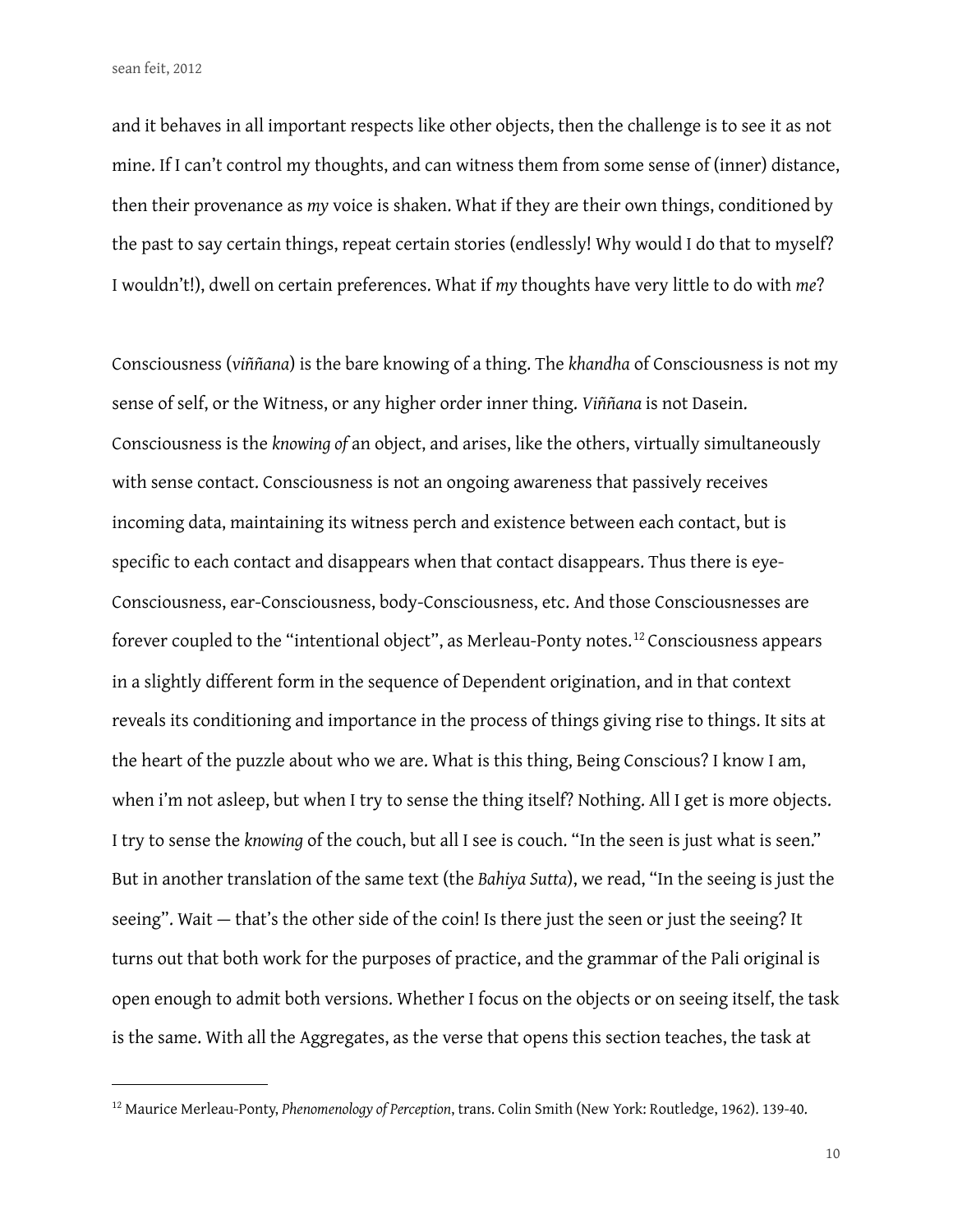hand is to notice their Impermanence, their Painfulness (or Unsatisfactoriness), and their being unfit to be regarded as "mine, I or my self". All things — and the Aggregates describes all things, heaps of them — are to be regarded in light of their possessing these Three Characteristics. This is all the Buddha says about things: that they all demonstrate these Characteristics. What they might *be* or *do* beyond this frame is unknown, but what's useful to *us* is to see them this way.

## *3. Things*

When I see a thing, what is happening? Over there is the same ugly brown couch. All the Aggregates are firing as I see it. I see it (Form), immediately dislike it (aversion based on unpleasant Feeling), know that it's a couch (Perception), have ideas about mountain lodge aesthetics (Formations), and am aware that there's a couch there (Consciousness). All at once, pretty much. Does any of that solipsistic activity say anything at all about the couch *itself*? It does not. But nobody I know would deny that the couch exists, though they would probably have various associations arise in relation to it, possibly including pleasant *vedana* and very different ideas about the relative merits of fake leather couches. Graham Harman's reading of Heidegger, in *Tool-Being*, [13](#page-10-0) recognizes that nothing we can say about the couch is able to limit its existentiality in any way. The couch has as much Being as I do, and as many independent relationships — to itself, to other objects, to everything. It persists through time, changing, yes, but consistent *enough* that if I come back to this lodge next year and it is still here, I will recognize it, even if it's broken, torn, stained with a year's worth of sugary spills and summer camp abuse. Even if it's broken. For its being "couch" to me is *not* dependent on its readinessto-hand, or to-butt, as the case may be, and its Being, of course has nothing to do with me and my words and use for it. The couch in its couch-ness *is* infinitely more than that, and indeed

<span id="page-10-0"></span><sup>13</sup> Graham Harman, *Tool-Being: Heidegger and the Metaphysics of Objects* (Chicago: Open Court, 2002).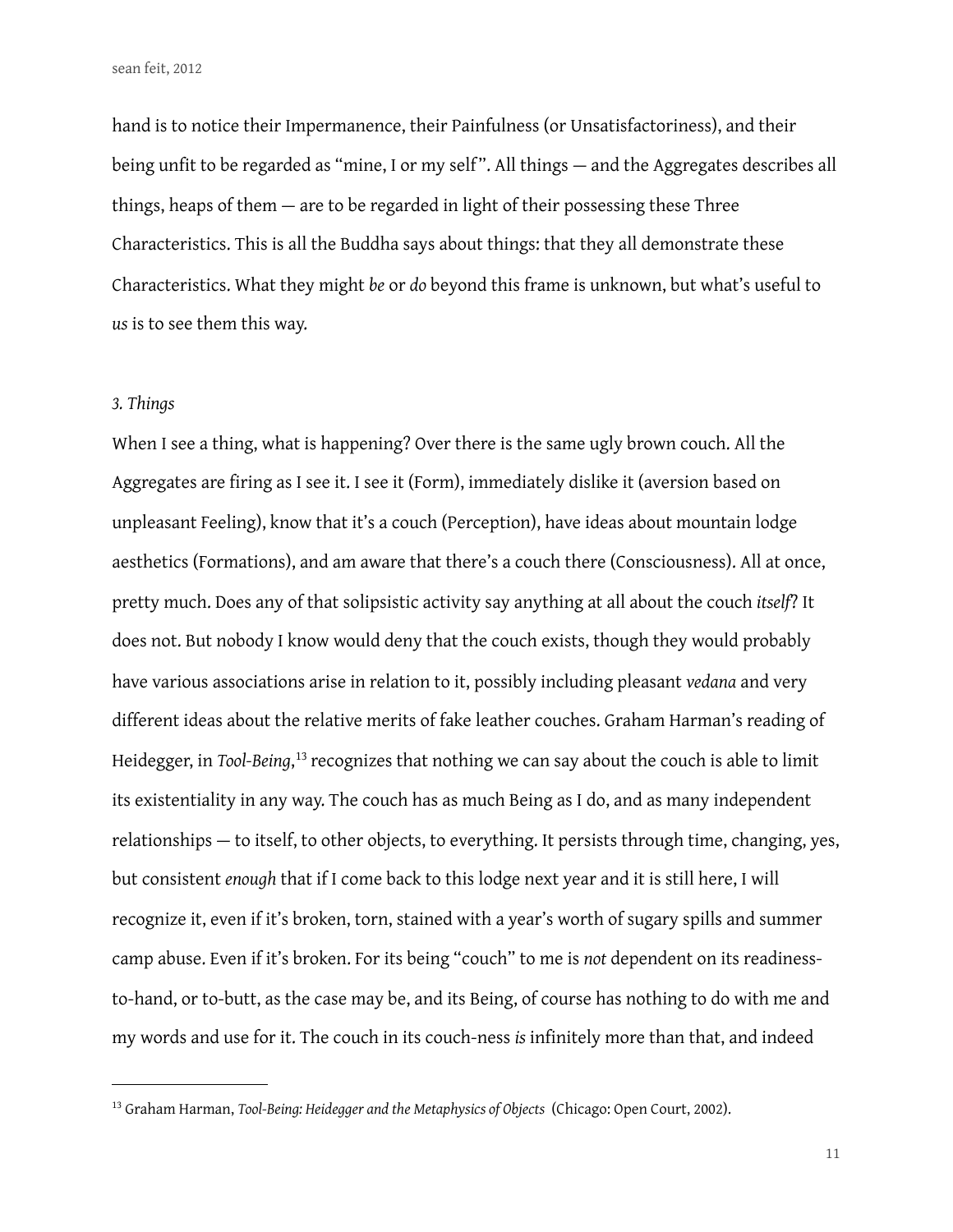recedes from view. As a Buddhist practitioner, however, what is *useful* to me to know about the couch? The Buddha describes three omnipresent Characteristics of things as of use for the process of Unbinding. Unbinding, which is one way to translate *nibbana/nirvana*, is what the process *does*. It Unbinds me from things — which means ideas *about* things, of course, since that's where I get caught. But if my only connection to a thing is in my ideas about it  $-$  as we saw above in the discussion of *vedana* — then Unbinding me from those ideas does Unbind me from the thing. And Unbinding liberates things from us as much as it liberates us from things. This separation from things, in a text from a parallel tradition, the *Yoga Sutra of Patañjali*, is called *kaivalya*: Great Solitude.<sup>[14](#page-11-0)</sup> Recognizing that the awareness of a thing and the thing are separate, and never were in true contact, is the sign of the end of the Path for Patañjali. In that recognition, the grasping onto things ceases, and one rests, recognizing that one has always (already) been Alone.

Back to the Buddha describing reality. The Three Characteristics of all things are Impermanence (*anicca*), Suffering (*dukkha*), and Not-self (*anatta*). Here's that verse again:

"Bhikkhus, how do you conceive it: is form permanent or impermanent?" — "Impermanent, venerable Sir." — "Now is what is impermanent painful or pleasant?" — "Painful, venerable Sir." — "Now is what is impermanent, what is painful since subject to change, fit to be regarded thus: 'This is mine, this is I, this is my self""? - "No, venerable  $\sin^{15}$ 

As the quote makes clear, the Characteristics are taken in sequence, leading to the punch line: Not-my-self. The Buddha traps his monks in a rhetorical corner here. He leads with the most obvious observation: things change. How can we understand Impermanence ontologically? The

<span id="page-11-0"></span><sup>14</sup> See Patañjali, *The Yoga-Sūtra of Patañjali: A New Translation with Commentary*, trans. Chip Hartranft (Boston: Shambhala, 2003). Patañjali's yoga (~200CE) is a direct descendent of the early Buddhist teachings discussed here.

<span id="page-11-1"></span><sup>&</sup>lt;sup>15</sup> Buddha, "Anatta-lakkhana Sutta: The Discourse on the Not-self Characteristic (Samyutta Nikaya 22.59)."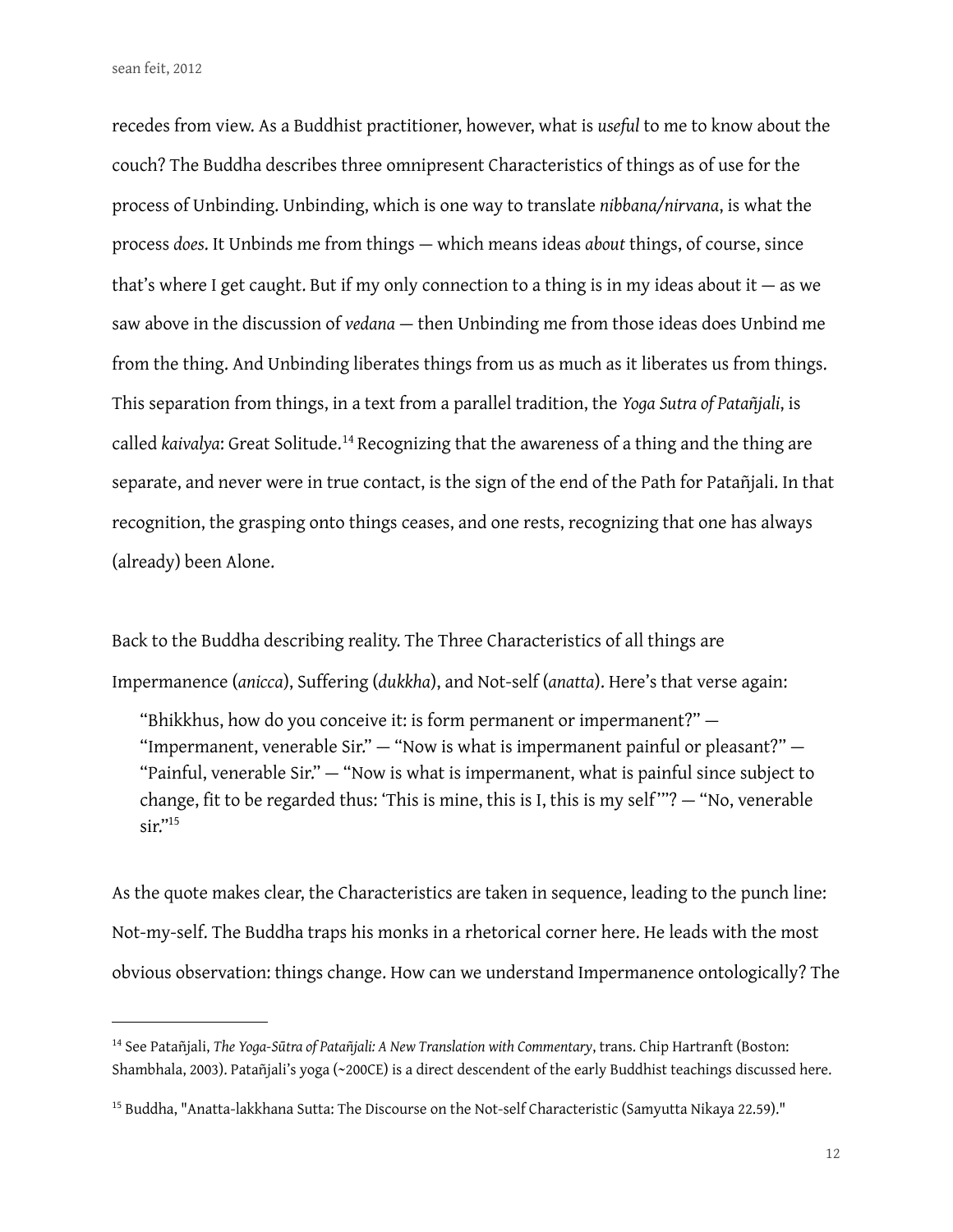phenomenological realization of Impermanence arises as a spontaneous insight in the course of observing the arising and passing of sense contacts in a sustained way. The practice requires two complementary qualities: focused attention and persistent observation. These qualities are known in the texts as Aiming (*vitakka*) and Sustaining (*vicāra*), and are cultivated in parallel. Aiming is the action of directing the attention toward a sense object, either one chosen (like the breath, a standard meditative object) or arising spontaneously (like the sensation of pain in the hip from long sitting), and can be inner or outer — any *khandha*. But what does it mean to Aim toward and Sustain attention on an object? Simply enough, I first just aim my sensory apparatus in its direction. When I sense it, I then tune out other competing sensations in order to focus on just one. So, in looking over at the couch, I intend my eyes toward it, then consciously keep them there, resisting the urge to look around at other things nearby: fireplace, stuffed stag head, glowing red Coke machine. Or feeling for the breath in my belly, I close my eyes (unnecessary, but helpful for me) and direct my attention to an area of space where I feel a movement I identify as rising and falling. I then ignore the ache in my hip and look "closer" at the movement, tuning out everything else to the point where my mind has no room to entertain thoughts, and a silence fills my inner space. Momentarily distracted by the roaring silence, I note the pleasure of the space, but attempt to Sustain my "contact" with the sensation of movement. For as long as I succeed at resting my attention there, the sensations associated with breath fill my awareness, and other sensations - nearby sounds or smells, mental images, other body sensations, my general emotional tone — recede into the background of my awareness, though for me they don't disappear.<sup>16</sup> Can I be said to be aware of the background things even when I'm focusing elsewhere? Yes, I clearly am aware of them. But if I attend very closely to my experience, I notice that my attention actually is subtly flickering,

<span id="page-12-0"></span><sup>16</sup> States of very deep concentration, called *jhana,* are described in the texts and in contemporary meditator's experience in which absorption with an object can be so complete that other sensory input *does* disappear.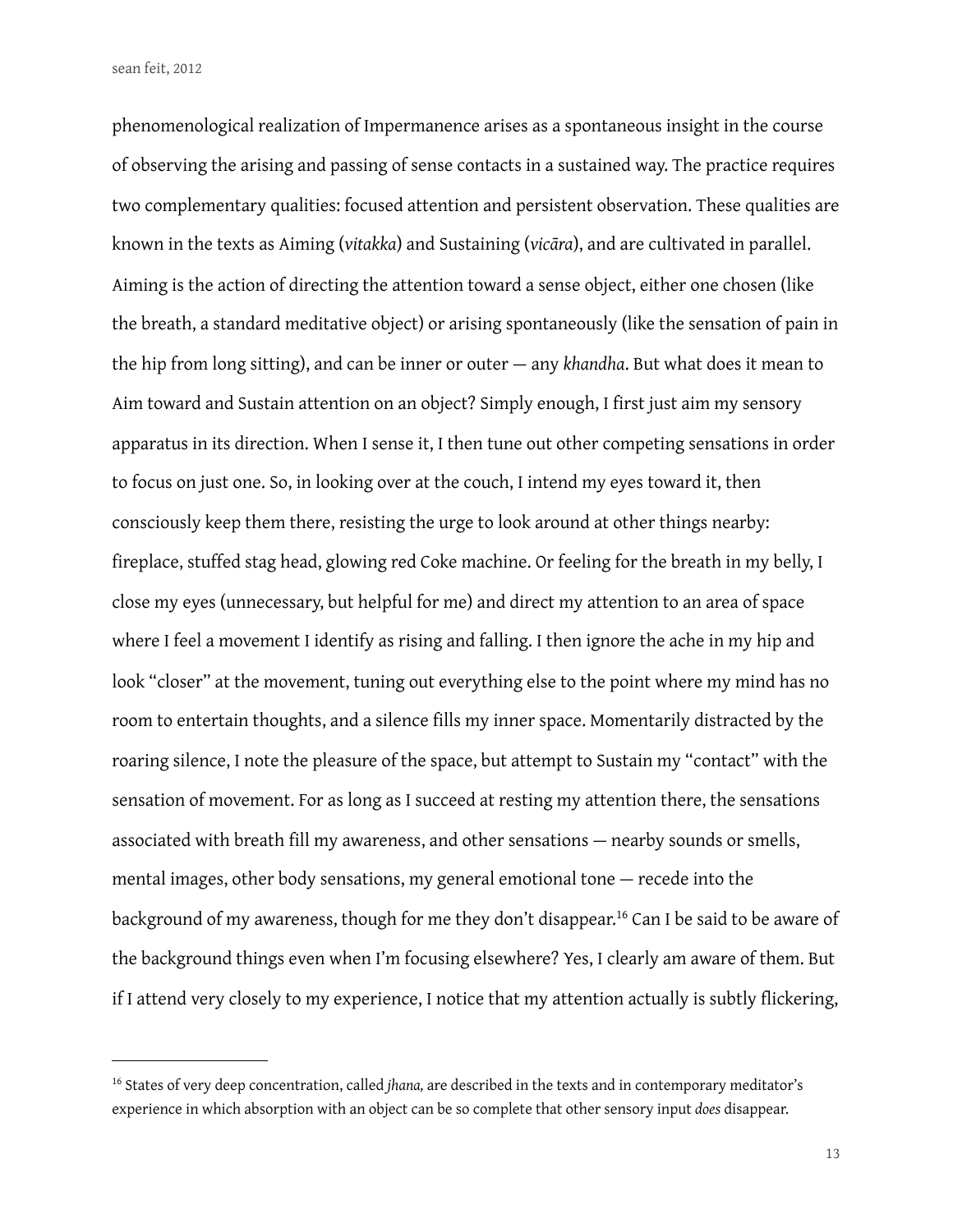and that it *does* go to the sound, the smell, the image in the mind, the emotion, even for a micro-moment, but it's enough to register all the *khandha*: I know it, what it is, and whether I like it or not. So one of the first objects I might notice as constantly changing is my attention itself! And when I do manage to rest with an object for more than a few moments, I will notice that it too is changing. Maybe obviously, like the breath or a sound, or imperceptibly, like the couch, but I know that even the seemingly reliable couch is assembled of materials that will decay, and though I can imagine coming back here in a year and finding the couch in much the same condition as now, I cannot imagine coming back here in a thousand years and finding the couch — and the stag's head, and the Coke machine — all still glowing, just as they are now. Impermanence is recognized as a characteristic of every thing, every *khandha*, every heap of things. And if the Being-ness of the couch is specific to this couch (we're not going back to Plato here), then that "couch-being" is also Impermanent. Likewise, of course, my breath, the pain in my hip, and my body itself, as much as I resist letting the knowledge in. Impermanent.

The second question may be more opaque to us — pleasure-loving denizens of a very abundant cultural moment. "Now is what is impermanent painful or pleasant?", the Buddha asks. "Painful, venerable Sir", they answer. Are they just saying it because they know it's the right answer? When I discuss *dukkha* (the Truth of Stress, or Suffering) with my yoga and meditation-practitioner peers in the Bay Area, I hear disagreement on this point. "Sure, things are Impermanent, but I can still enjoy them, knowing they'll pass. Maybe I'll even enjoy something *more*, knowing it's temporary." Wise Hedonism — influenced by prevalent popular teachings descended from non-dual Tantra, in which "worldly" pleasures are embraced as vehicles for spiritual awakening. The Buddha's stance, a thousand years before the Tantric schools appeared, is that we can't find happiness in temporary pleasures because they're never completely satisfying — they can't be: even while we enjoy them, we're haunted by their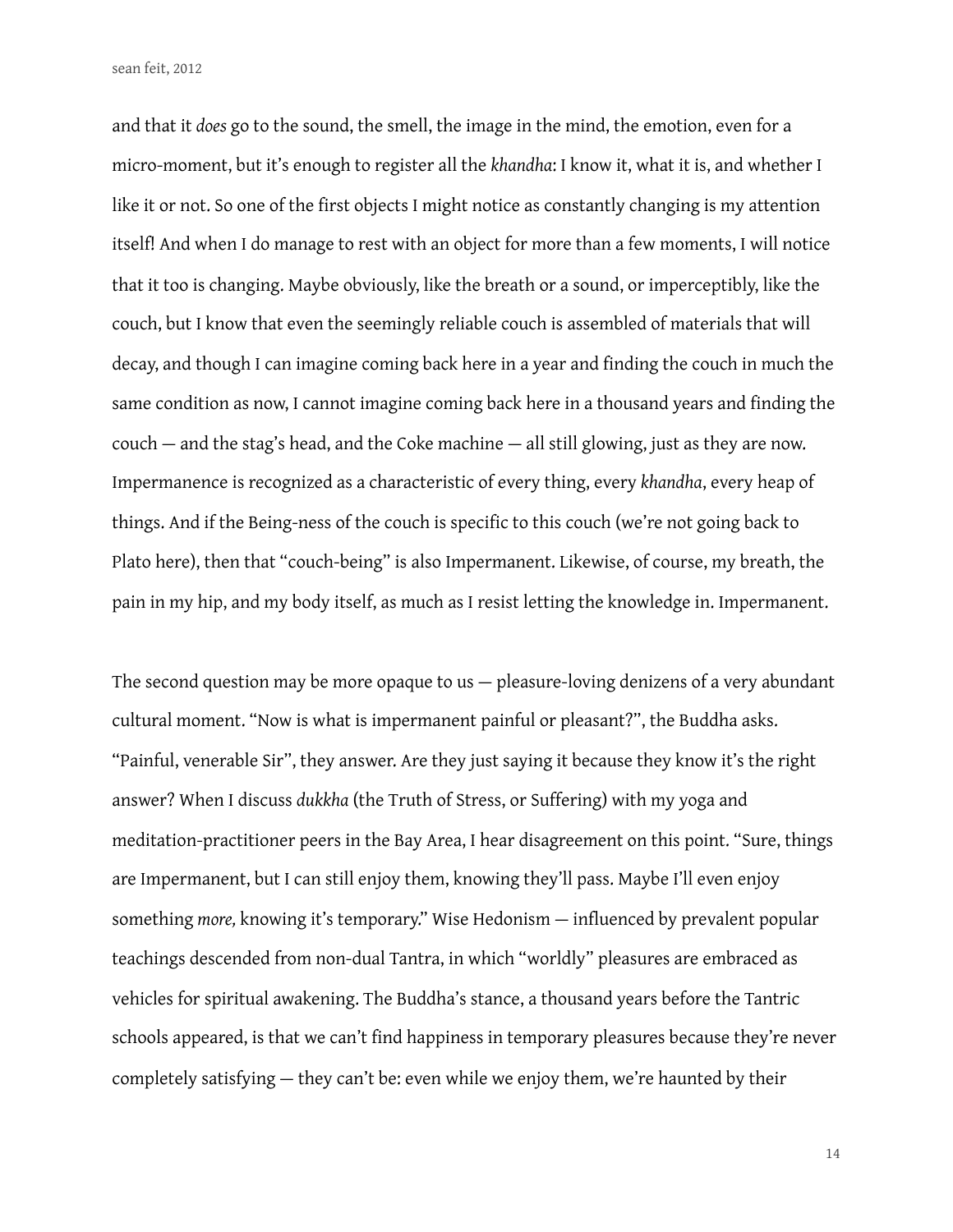imminent passing. This haunting pervades our perceptions of things, and so pervades the things themselves. Everything is haunted by its own imminent dissolution, its absence. This "haunting" could be a new translation for *dukkha*, the recognition that every moment is shot through with the reality of loss, separation, withdrawal. There is a poignancy to things in the light of the Characteristics. There they sit, couches, aches, numbers, gods, all quivering in the present, unable to prevent the inevitable from happening. In this way, the Characteristic, though it most directly speaks to our *relationship* to things, also may speak to the things themselves. What is satisfaction? *Dukkha* is sometimes translated as Unsatisfactoriness. Satisfaction is the fulfillment of desires. It's an end point. "I'm satisfied" is rarely spoken with the reality check ending even implied: "for now". When I'm satisfied that a debt has been paid off, it's finished. Forever. So the sense of this translation of *dukkha* is that *nothing* will really satisfy me. My desires are too vast, too polymorphous. As soon as I get something, I want something else, and besides, the thing I got is already different from what I initially longed for. (Everyone who gets married knows this!) *Dukkha* as a Characteristic of things announces that nothing is an end point. There is no ultimate couch, the desire for which this particular couch could satisfy. This couch will never satisfy me — which we knew already, but I could as easily say, "this lover will never satisfy me", and it would be just as true, though I adore my lover madly. Nothing can fill the void created by wanting, everything only can go part way. So no *thing* is complete. Everything is partial, an approximation, a trace, unfinished. And hovers between appearing in the world and dissolving back into it. I can't get no, satisfaction.

The final Characteristic, Not-self, was a shot across the bow of the religious cultures in the Buddha's proto-India, the early yogas of the Upaniṣads and the Brahmanic traditions, both of which claimed that there was a permanent, true self (*atta/atman*)at the heart of each being. *Yoga* consisted in some early teachings in realizing the soul's non-separateness from the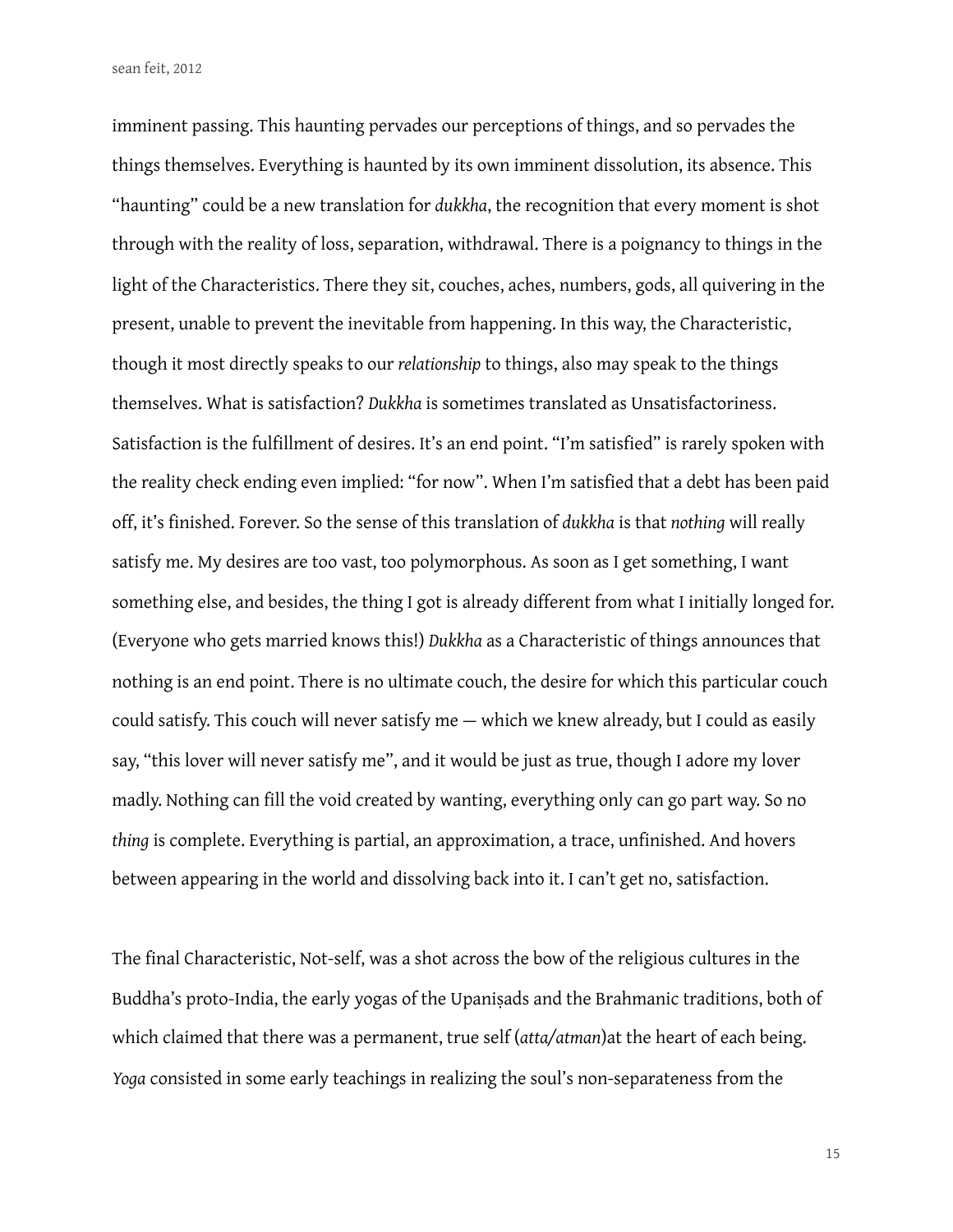Divine, merging the small self (atman) with the infinite "true" Self (Atman). The Buddha's naming of the third Characteristic *anatta*, Not-self, was in direct rebellion against the prevailing onto-theology of the time. But followed in steps from *annicca* and *dukkha*, it is unavoidable. If everything we can sense — all the Aggregates — is Impermanent and therefore Unreliable as a source of happiness, then where do *I* take a stand? What's left to call *me*, anyway, when even Consciousness is seen to come and go with objects? The Buddha never comes out and says categorically, "There Is No Self!" He doesn't have to. Just the instruction to ask of every bit of experience, "Is this my self?" is enough. No thing can withstand the deconstruction. The traditional understanding of Not-self is just this: that nothing, inner or outer, can be pinned down and identified as a stable, reliable self. Even awareness itself comes and goes. If awareness is self, where is my self when I'm asleep? And all the stuff of my personality, all the ego business, which is how I mostly identify myself — I'm like this, not like that… — is just Formations, *sankhara*. When the inquiry of the Characteristics is applied to the personality, it doesn't hold up. I search for some part of me that is the same since I was five, and I can't find much. When I have moments of really seeing this, "I" crumble. The whole thing is built of splinters.

But ontologically, the more radical observation is how Not-self affects objects *other* than myself. I've already given it away, because it's implied in the Four Noble Truths themselves, and the instructions to Bahiya led us there. When I see that the object is not me, not mine, not my self, I not only realize my separateness from it, but give it back its independence from me. All that was there before was projection, in which I saw reflections of my own needs, business, life, in the object. Seeing the couch before realization of *anatta*, all I can see is its availability for sitting (its readiness-to-hand) and its ugliness (how it reveals *my* aesthetic). After realization, the couch just *is* the couch (as the Zen saying, "Before practice, the mountain is the mountain.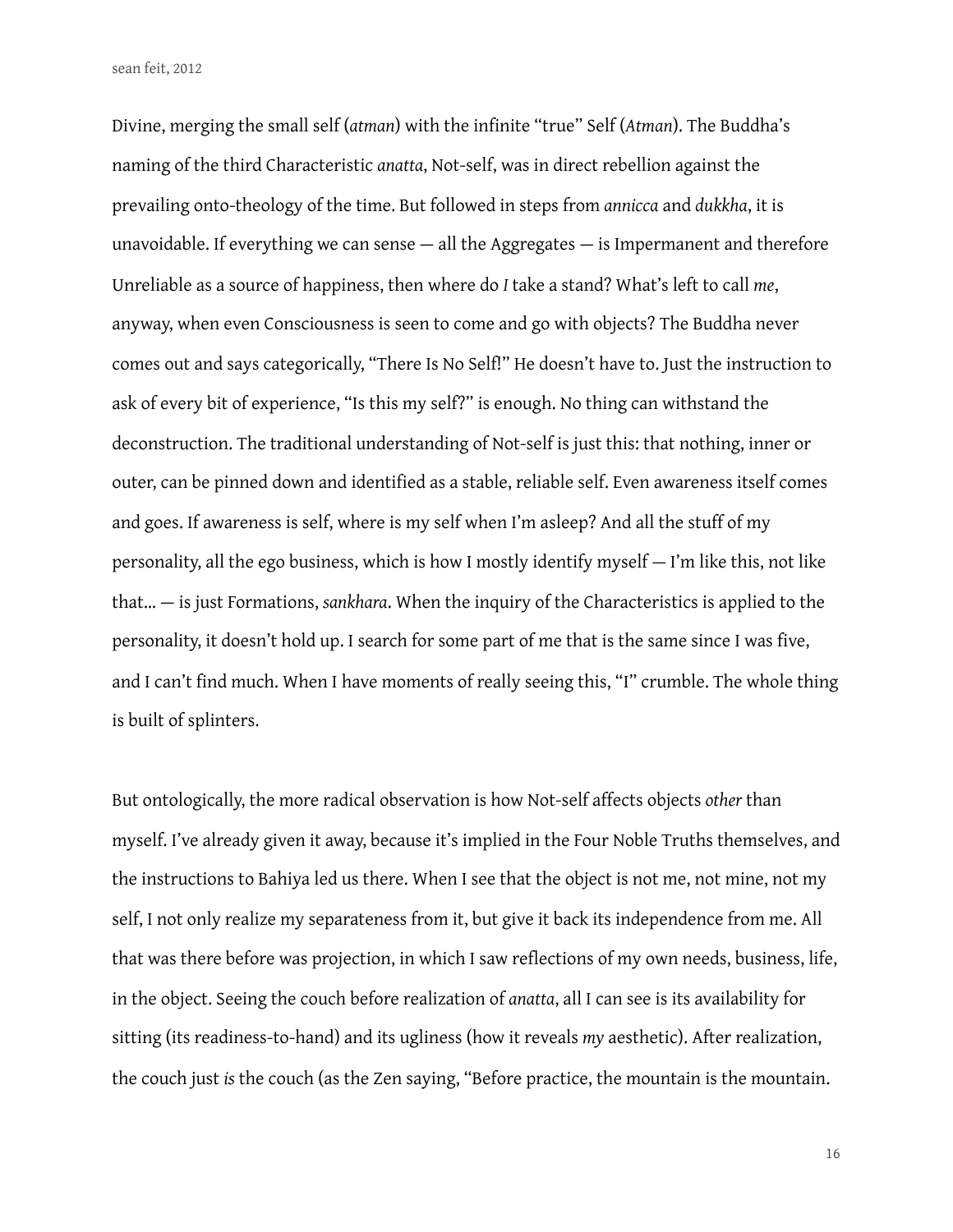During practice, the mountain is not a mountain. After practice, the mountain is the mountain."), and I drop my projections. I don't actually *know* the couch at all — that's what "not me" means. I don't own it, can't control it, possess no authority over its Being, even if I take it outside and burn the damn thing under the starry Colorado sky — that's what "not mine" means. And I certainly can't use it to prop up my sense of my own existence. How could that ever succeed? Well, I tried. Descartes' *cogito* taught me that when I think "couch", I *ergo* know "me over here", *sum*. I can't think "couch" without knowing "me". But the knowing "me", seen as a Thing itself, as a thought, whether discursive or not, "Oh, here's the thought 'me' again…", is uprooted in the seeing. If I can see the thought "me" as a thought, and as a thing that arises and passes like everything else, then it reveals itself as fiction. "Not my self" is when I recognize that the thought of the couch says nothing about me at all. So in the Samurai act of cutting loose the threads of projection and manipulation that bind me to the world, I cut loose the things of the world themselves. They go on their way without me. Really, they hardly noticed me to begin with.

I stare at the glowing screen, look up at the glowing Coke machine, up further to the "noble" head of stag mounted on the fireplace. What light shone in his eyes? What did he know, in his life in this forest, decimated now by Pine Beetles, snow melting earlier every year? And what is he now, stiff, eyes open, head turning slightly to the left as if seeing a familiar doe pass by. How does he recognize her, and she him, his nine-pronged antlers shining in the half-moonlight? I want to give him back his Being, removing my judgment, my grief, *my* life from his. I am a stranger here, alone in the glowing light. His head and I share a room for some moments, along with so much else, and when I walk out into the cool night air, heading for my own room where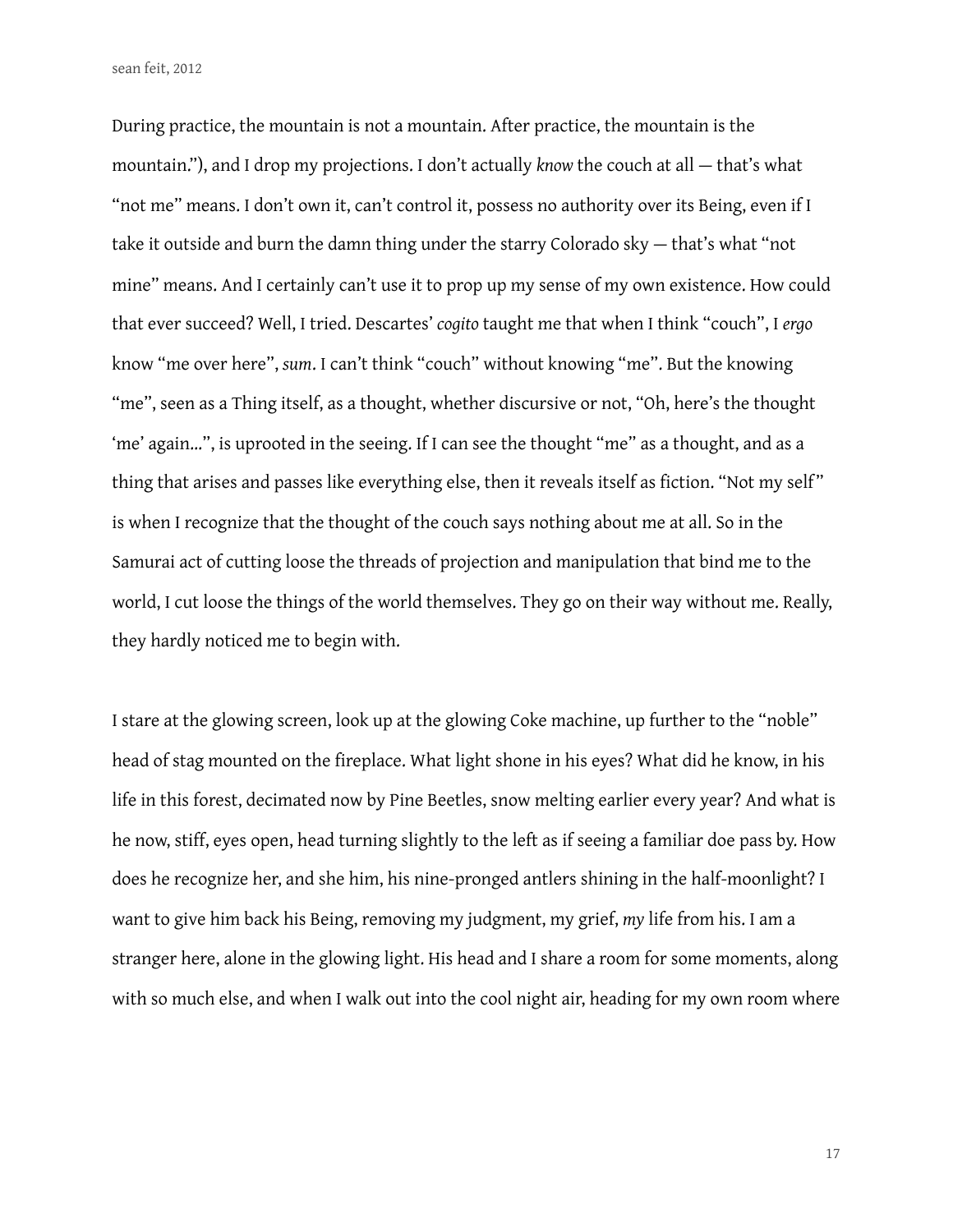I'll sleep, he'll still be here, and the couch, and the Coke machine, and everything else, all of us — myself included, I hope — abiding "independent, not clinging to anything in this world".[17](#page-17-0)

#### *4. because*

"And what is dependent co-arising? From ignorance as a requisite condition come fabrications. From fabrications as a requisite condition comes consciousness. From consciousness as a requisite condition comes name-&-form. From name-&-form as a requisite condition come the six sense media. From the six sense media as a requisite condition comes contact. From contact as a requisite condition comes feeling. From feeling as a requisite condition comes craving. From craving as a requisite condition comes clinging/sustenance. From clinging/sustenance as a requisite condition comes becoming. From becoming as a requisite condition comes birth. From birth as a requisite condition, then aging & death, sorrow, lamentation, pain, distress, & despair come into play. Such is the origination of this entire mass of stress  $\&$  suffering."<sup>[18](#page-17-1)</sup>

In Graham Harman's object-oriented analysis of causation, *Guerilla Metaphysics*, he explores how, if objects always "withdraw from one another into the darkness, unable to affect each other directly… they interact at all.["19](#page-17-2) For the receded Heideggerian Thing, there is both independence and interconnectedness. The Being of the object always withdraws, so can never be completely contacted — there's always some aspect of a thing, something about it, that eludes description or relationship. I can never fully *know* the thing, and this "never" applies not just to me as a sensing-thinking being (Dasein), but to all other objects as well. The fire never completely knows the log, or the log the fire, though they engage in a most intimate dance together. From this ontological vacuum, the problem of conditionality arises. How *do* 

<span id="page-17-0"></span><sup>17</sup> Anālayo, *Satipaṭṭhāna: The Direct Path to Realization* (Birmingham: Wind Horse, 2003). This is the end of the refrain that accompanies each instruction in the *Satipatthana Sutta*, the "Four Foundations of Mindfulness", which is the core practice text for Theravada Buddhism. "And he abides independent, not clinging to anything in this world."

<span id="page-17-1"></span><sup>&</sup>lt;sup>18</sup> Buddha, "Paticca-samuppada-vibhanga Sutta: Analysis of Dependent Co-arising (SN 12.2)."

<span id="page-17-2"></span><sup>19</sup> Graham Harman, *Guerrilla Metaphysics: Phenomenology and the Carpentry of Things* (Chicago: Open Court, 2005). 91.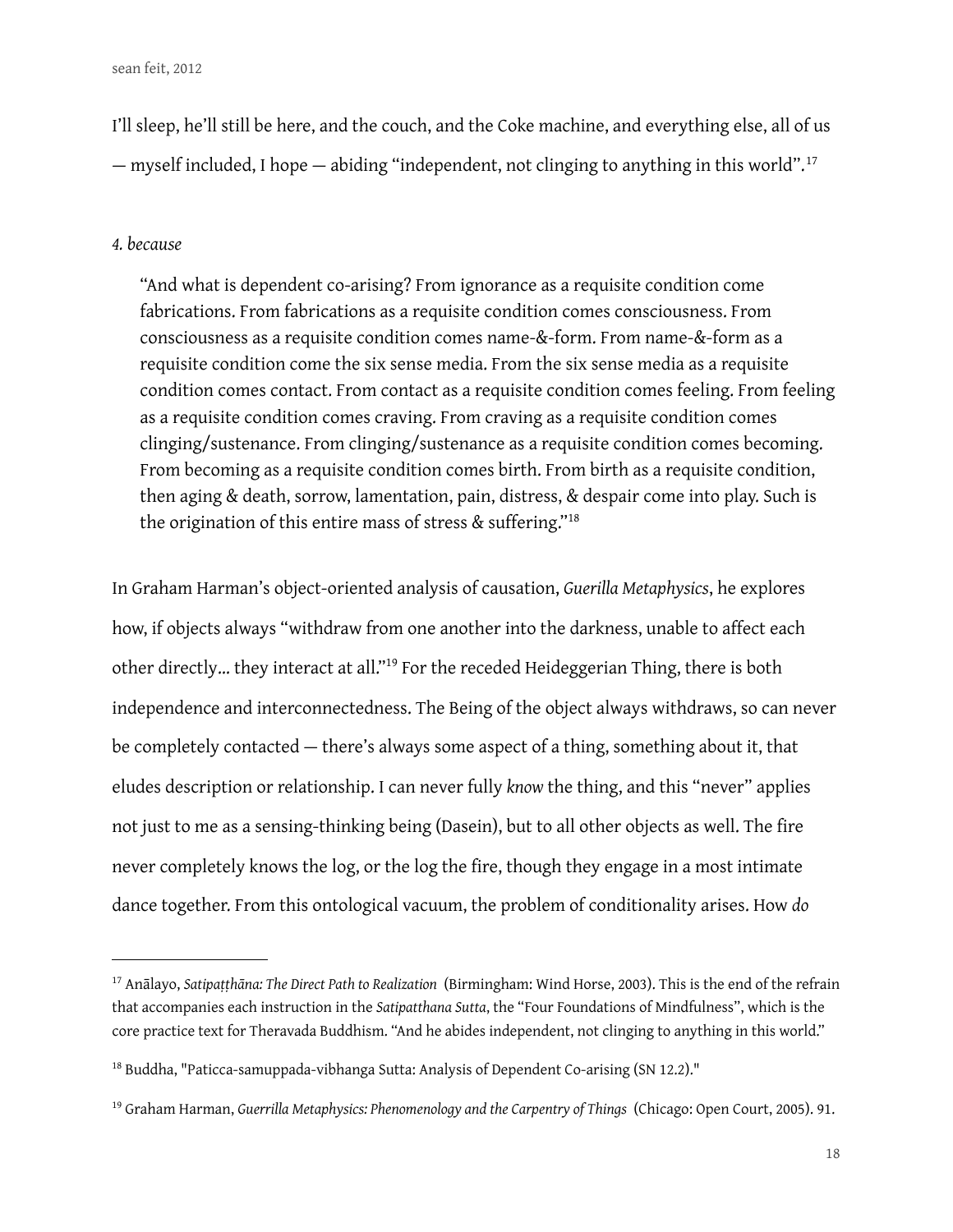things interact, then — since they clearly do. Balancing, or challenging, the doctrine of withdrawal is the observation that a thing can never be completely separated from other things, and indeed from the whole uni-verse of things. One big thing. The flip side of withdrawal is holism. If the boundaries of a thing can't be truly established, *and* a thing can't be truly contacted, what of causation? How do objects interact? Continuing our exploration of the core structures of early Buddhism as expressed in the Pali canon, we turn to the central description of causality in the canon, Dependent Origination (D.O.).<sup>20</sup> D.O. is a circular model that describes the process by which conditions ripen into identity, suffering, birth and death. It can be interpreted in the light of the doctrine of reincarnation as describing the process of clinging that leads to physical rebirth, but is also commonly used as a model for the momentto-moment arising of grasping that leads to the sense of self and concomitant suffering. It consists of a chain of twelve discreet experiences that condition each other in order, and so describes causality as a process of cumulative conditions leading to solidified experience. The twelve links, or "causes" (*nidana*) are:

1. Ignorance (*avidya* — literally "not knowing", or not seeing clearly)

2. Karmic/Volitional Formations or Fabrications (*saṅkhāra/saṃskāra* — literally "that which puts together")

3. Consciousness (*viññana/vijñāna*)

4. Name and Form (*nama-rupa*)

5. The Six Sense Doors (*saḷāyatana/ṣaḍāyatana* — the "ve physical senses and cognition)

6. Contact (*phassa/sparśa* — between an object and a sense door)

7. Feeling (*vedanā* — registering the contact as pleasant, unpleasant, or neutral)

<span id="page-18-0"></span><sup>20</sup> Dependent Origination (DO) is my preferred translation of *paticca-samuppāda/pratītya-samutpāda*, and is probably the most common translation, though Thanissaro Bhikkhu, the translator of this passage, uses an alternative: Dependent Co-arising, which eliminates the problematic concept of "origin" as possibly indicating a static beginning point. Other translations include Co-dependent Arising, which triggers the unhelpful pejorative of "codependent", and Interdependent Origination, which emphasizes the causal mutuality between the links.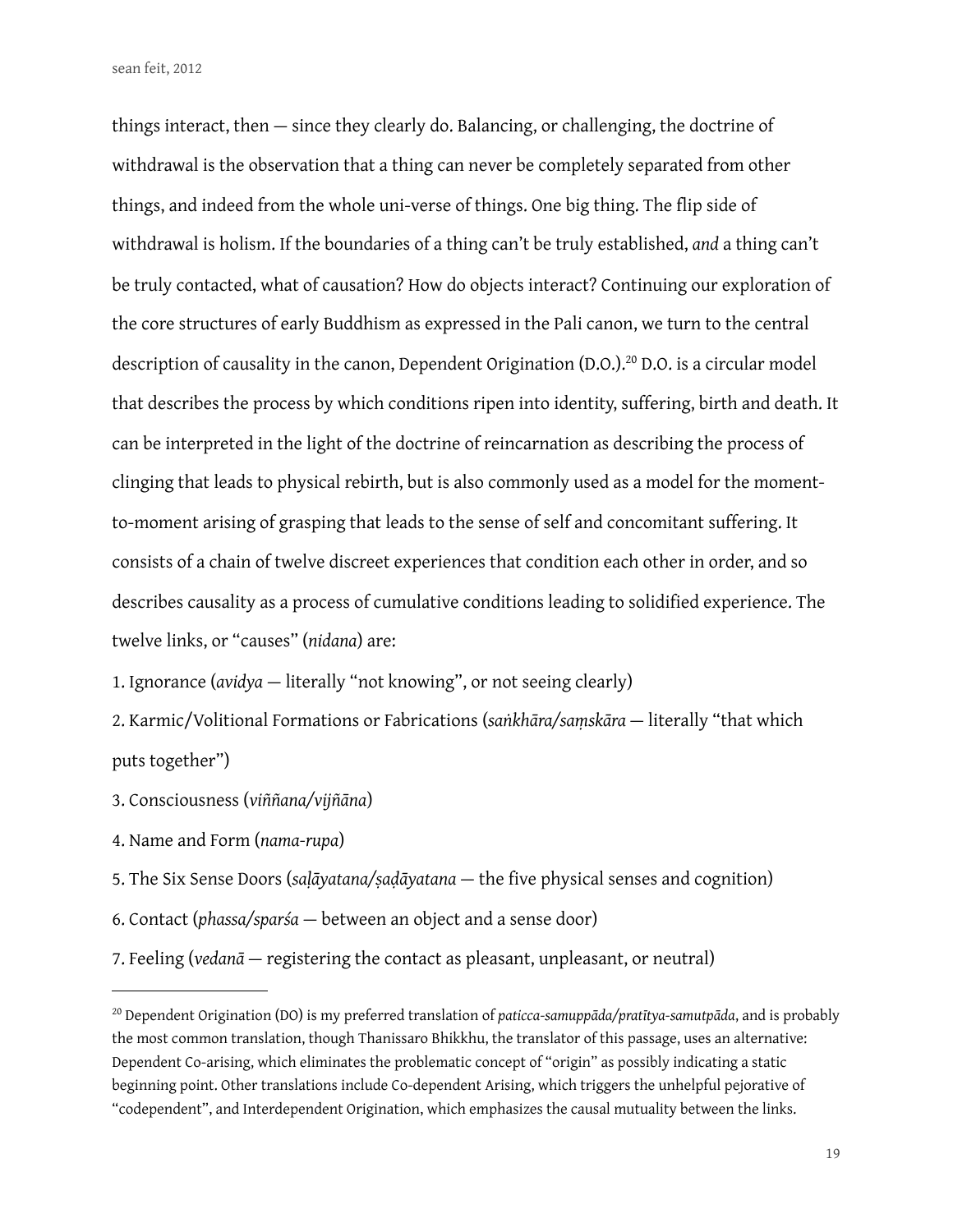- 8. Craving (*taṇhā/tṛṣṇā* literally "thirst")
- 9. Clinging (*upādāna*  literally "feeding", or "fuel")
- 10. Becoming (*bhāva*)
- 11. Birth (*jāti*)
- 12. Old age and Death (*jarāmaraṇa*)

The heart of the cycle, for our inquiry into objects and causality, are links 3-6, the sequence Consciousness-Name and Form-Sense Doors-Contact. (For practitioners looking to understand and sever the cause of their own suffering, the hinge of the sequence is between the next links: Feeling and Craving, since it is there — *and only there* — that the sequence can be interrupted. Links 1-2 are largely unconscious conditions that prefigure Contact, 3-7 arise essentially simultaneously, and once 8 (Craving) has arisen, the remaining links 9-12 topple over like dominoes, unstoppable, and begin again at Ignorance.) As we begin to look at the sequence, we notice that four of the five Aggregates are in this list, though not in the same order. Consciousness, which we have previously identified as consciousness-of an object, here arises dependent on Karmic or Volitional Formations. Formations (*saṅkhāra/saṃskāra*), as discussed above, refers specifically to mental patterns (thoughts and habits) that arise in reaction to a given sense contact. They also, since they become habits, preferences, and all the content of personality, condition future perceptions. If I learn to dislike something, say, grapefruit (which for reasons I don't understand I've never liked, but the few times I've tasted it still are available in memory as unpleasant sense experience), the Formation that develops around the sense object and Perception "grapefruit" will be the condition for my avoiding it in the future. When it appears on the potluck table, in the buffet line, or in front of me at the market, I hardly even notice it, my habitual aversion to it is so ingrained. Grapefruit, to me, is only ever present-athand, and its status as "merely" there is a function of this second link, Formations. The adjective *Karmic* is often included to indicate how these habits are conditioned, themselves the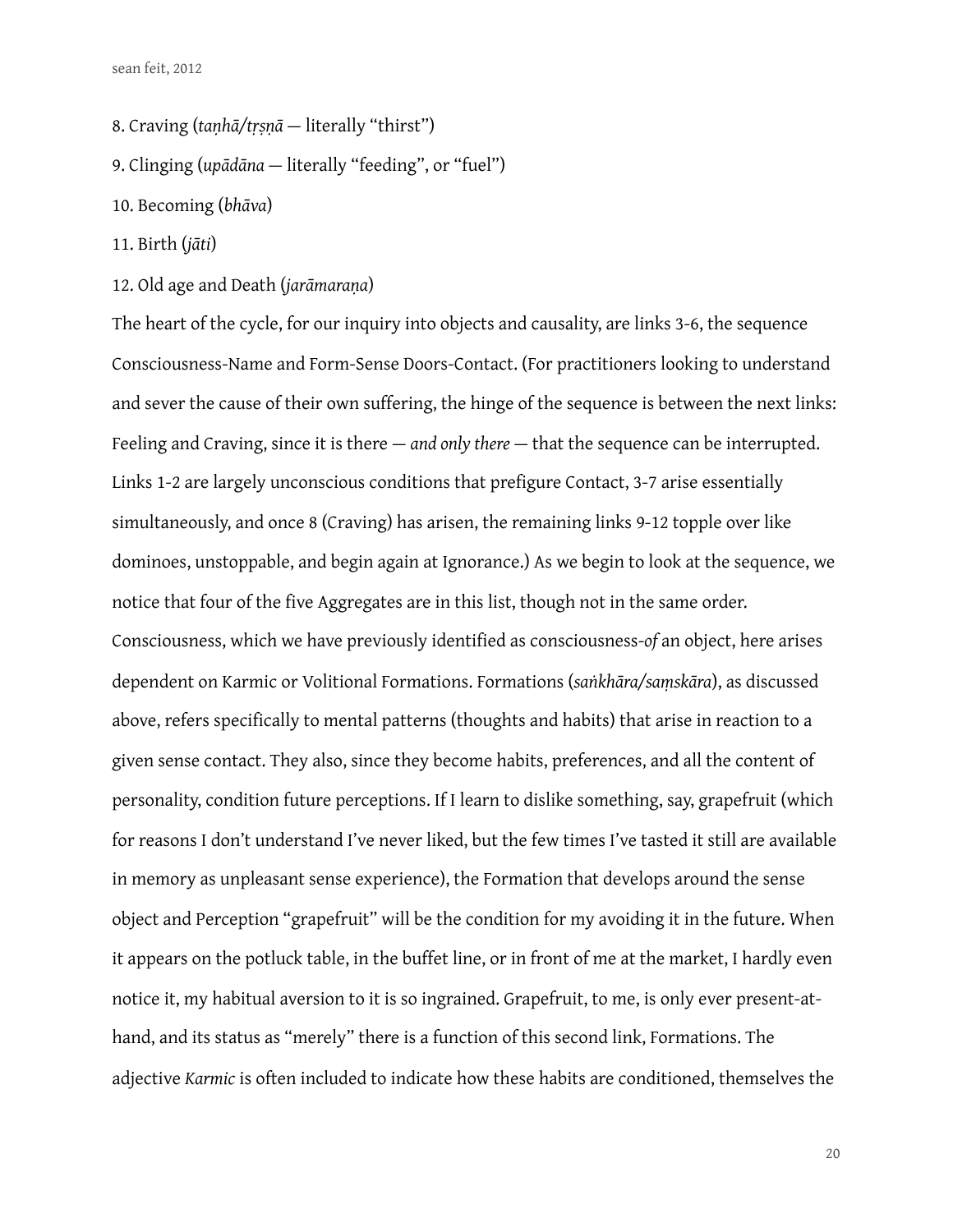results of past turns around this same wheel. At some point in the past, I (a complex Karmic Formation, identity) tasted (Contact) grapefruit (Name and Form), got (Consciousness) a jolt of sour that I didn't like (Feeling), and that I pushed away (Grasping — reacting to the unpleasant Feeling instead of receiving it equanimously), refusing to eat any more (Clinging — to my preference). After that sequence repeated a couple times, I turned into (Becoming) someone (Birth) who doesn't like grapefruit. That identity hasn't died yet, but was temporarily wounded when in Burma I ate, monastic style, whatever I was offered, and there was often something that *looked like* grapefruit (mistaken Perception, with the concomitant moments of disorientation), but wasn't hardly as sour. I liked it. Returning to the States, I tried grapefruit again once, curious to see if *I* had changed (it had been over a decade since I'd tried an American grapefruit). Maybe I had meditated away my aversion? No chance. One bite of that juicy pink fruit, my whole body shivered, I pushed it away, and was born again as One Who Doesn't Like Grapefruit. This is how the sequence works, moment to moment, as I lean toward one sensation — I am One Who Likes Fires in Big Stone Fireplaces, and away from another — I still don't like this damn couch. Or the Coke machine. Karmic Formations: I was predisposed to not like the Coke machine before I ever walked into this room.

That Consciousness precedes Name and Form in the sequence is initially mysterious. If Consciousness arises concomitant with a moment of Contact, why is it so far back in the list? Here, Consciousness seems to be conditioned only by Formations, which is another way to say history or contexture, especially mental context. Context in this sense reveals again that my ideas *about* a situation *are* its context, and that context can't be isolated as external. This reading of context is Derridean in its being situated more in the reader's perspective than the author's, more in the perceiver's perspective than that of the objects around. Formations are the *traces* of previous Becomings, and are what every reader/perceiver meets the text/object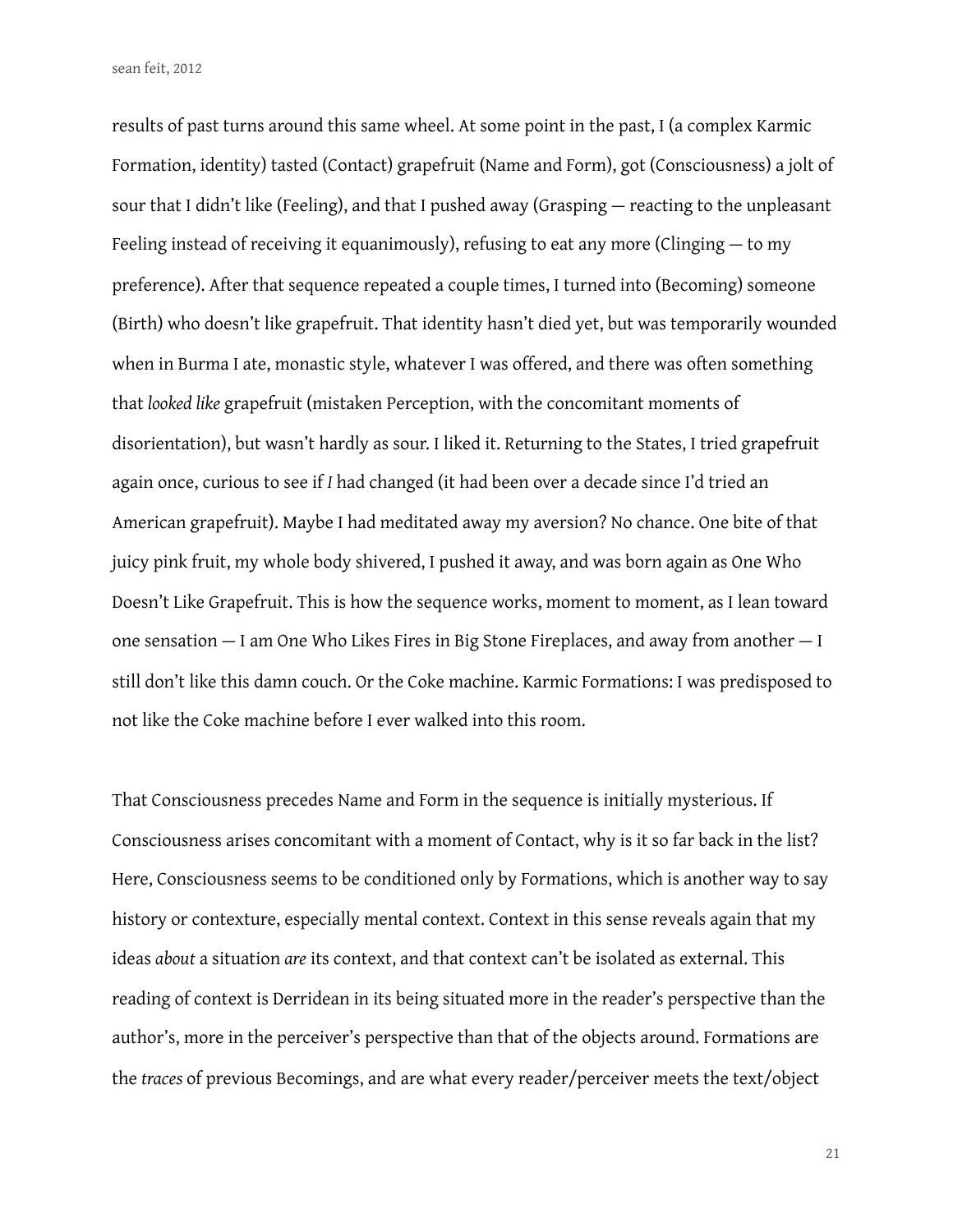with, layer upon layer. Again, this teaching is more pragmatic than ontological. The Buddha goes so far as to assert that since the only things we can be aware of are the objects of the senses, that the senses and their objects constitute the totality of what *is*, or "the All" (*sabba*):

"Monks, I will teach you the All. Listen & pay close attention. I will speak." "As you say, lord," the monks responded.

The Blessed One said, "What is the All? Simply the eye & forms, ear & sounds, nose & aromas, tongue & flavors, body & tactile sensations, intellect & ideas. This, monks, is called the All. Anyone who would say, 'Repudiating this All, I will describe another,' if questioned on what exactly might be the grounds for his statement, would be unable to explain, and furthermore, would be put to grief. Why? Because it lies beyond range."<sup>21</sup>

Of course, the most interesting part of this assertion is the last: "it lies beyond range."[22](#page-21-1) This seems to mean that there *may be* a reality of things that lies beyond range of our sense contact and cognition. Is this *beyond range* the same unreachable that Graham Harman calls "a dark subterranean reality that never becomes present to practical action any more than it does to theoretical awareness", the result of every object's withdrawal?<sup>23</sup> If so, then the Buddha here continues his pragmatism, with the tantalizing ontological hint given simply as a warning against even trying to debate him on the matter. The *suttas* claim that a Buddha, or *Tathagata* ("One thus gone" — what the Buddha called himself), perceives and *knows* more than is possible to understand. The question of the extent of a *Tathagata's* knowledge is one of the ten unanswerable questions that Malunkya asks, only to be rebuffed by the Buddha. Similarly, in a famous metaphor, the Buddha compared what he *knew* to the leaves in the entire forest, while

<span id="page-21-0"></span><sup>&</sup>lt;sup>21</sup> The Buddha. "Sabba Sutta: The All (SN 35.23)."

<span id="page-21-1"></span><sup>&</sup>lt;sup>22</sup> "It lies beyond range" is alternately translated "It would not be within his domain" (Piya Tan, translating from the Chinese version in the *Agamas*) and "It would not be within his scope" (John D. Ireland). Interestingly, the other two translations contain the possessive pronoun, suggesting that such perception is beyond the given practitioner (but not necessarily beyond one with supernatural perception, like a Buddha) while Thanissaro's indicates simply that it is "beyond range", period.

<span id="page-21-2"></span><sup>23</sup> Harman, *Tool-Being: Heidegger and the Metaphysics of Objects*: 1.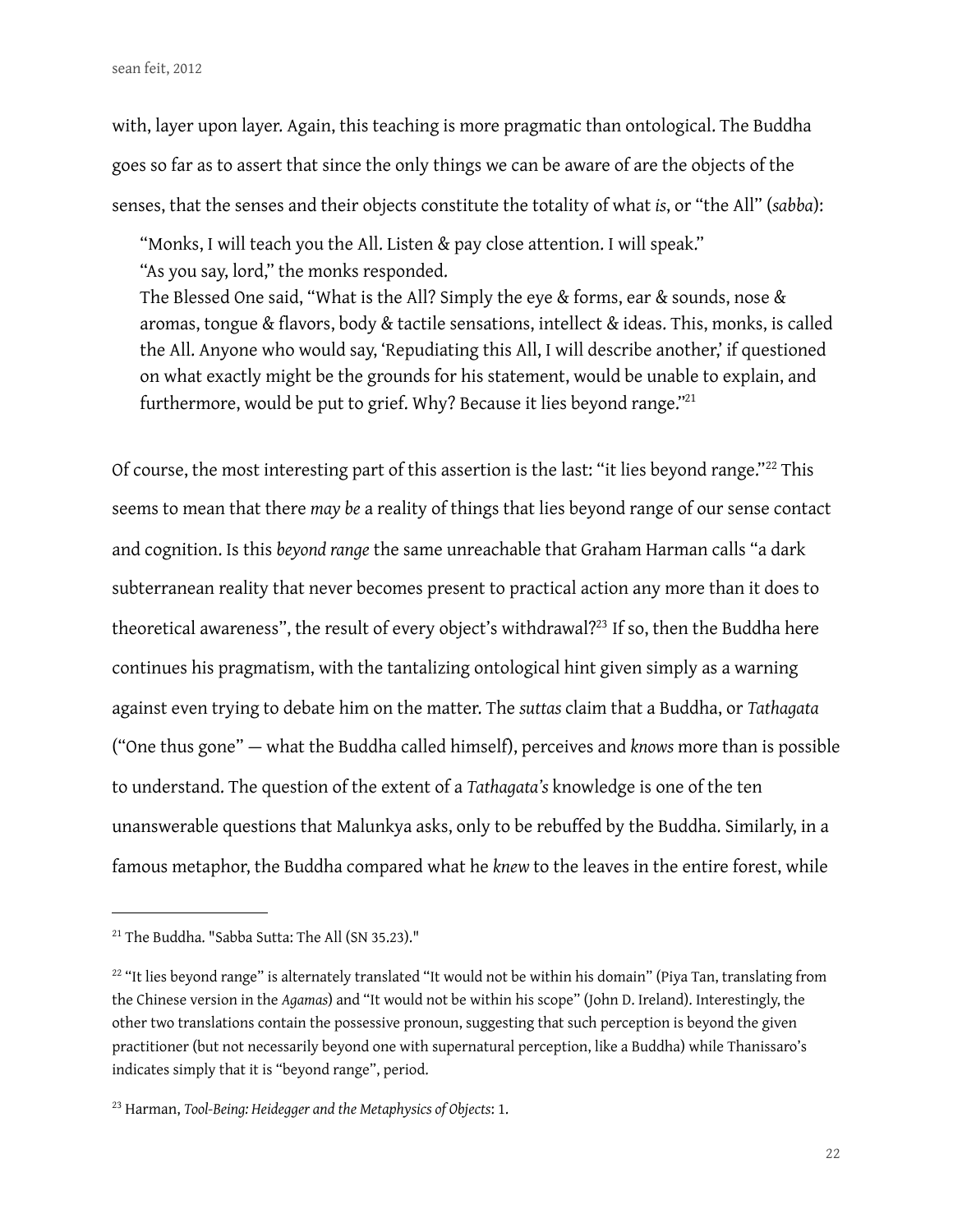what he *taught* was only a handful of those leaves — that which was useful for awakening.<sup>[24](#page-22-0)</sup> The sequence of Dependent Origination is considered the core insight that the Buddha had in his awakening, and is traditionally considered the aspect of his teaching that is unique to him. Many of his other teachings, on ethical action (*sila*) and concentration (*samadhi*), for instance, were common in other yogas of his time, and had their roots in the *Upaniṣads*, the "whispered teachings" at the root of Hindu yoga, and which he clearly studied. His insight was into causality in two ways: first internally, into his own past lives, and then externally, knowing "the passing away & reappearance of beings".<sup>[25](#page-22-1)</sup> D.O. is the working out of the method for that reappearance.

We still haven't ascertained why Consciousness *precedes* Name and Form. The nature of the relationship between the links may give us the clue. The condition for Consciousness to arise is the presence of Formations. So it seems like there is a stream in the mind that is already active, based on the presence of habits and historical momentum. They are like thoughts — they are a form of mental energy, but not fully enunciated, which is perhaps why they are different from "the cognized", or Objects of Mind, that form the sixth of the six Sense Doors. Karma is momentum, and so we see that the (unenlightened) mind is not truly empty even when calm and quiet because there is this undertow of Karmic Formations, or tendencies. Thus Consciousness is hovering, always already invisibly there, based on the humming of habit and history just below the surface. Formations are the motor of the submarine of Consciousness, to use Tim Morton's crazy-beautiful metaphor for the Heideggerian Da-sein.<sup>26</sup> Consciousness in this specific sense  $-$  which I'll now take a leap and equate with Dasein  $-$  then, already

<span id="page-22-0"></span><sup>&</sup>lt;sup>24</sup> The Buddha. "Simsapa Sutta: The Simsapa Leaves (SN 56.31)."

<span id="page-22-1"></span><sup>&</sup>lt;sup>25</sup> The Buddha. "Maha-Saccaka Sutta: The Longer Discourse to Saccaka (MN 36)."

<span id="page-22-2"></span><sup>26</sup> Tim Morton, *Realist Magic* (unpublished manuscript, 2012). 320.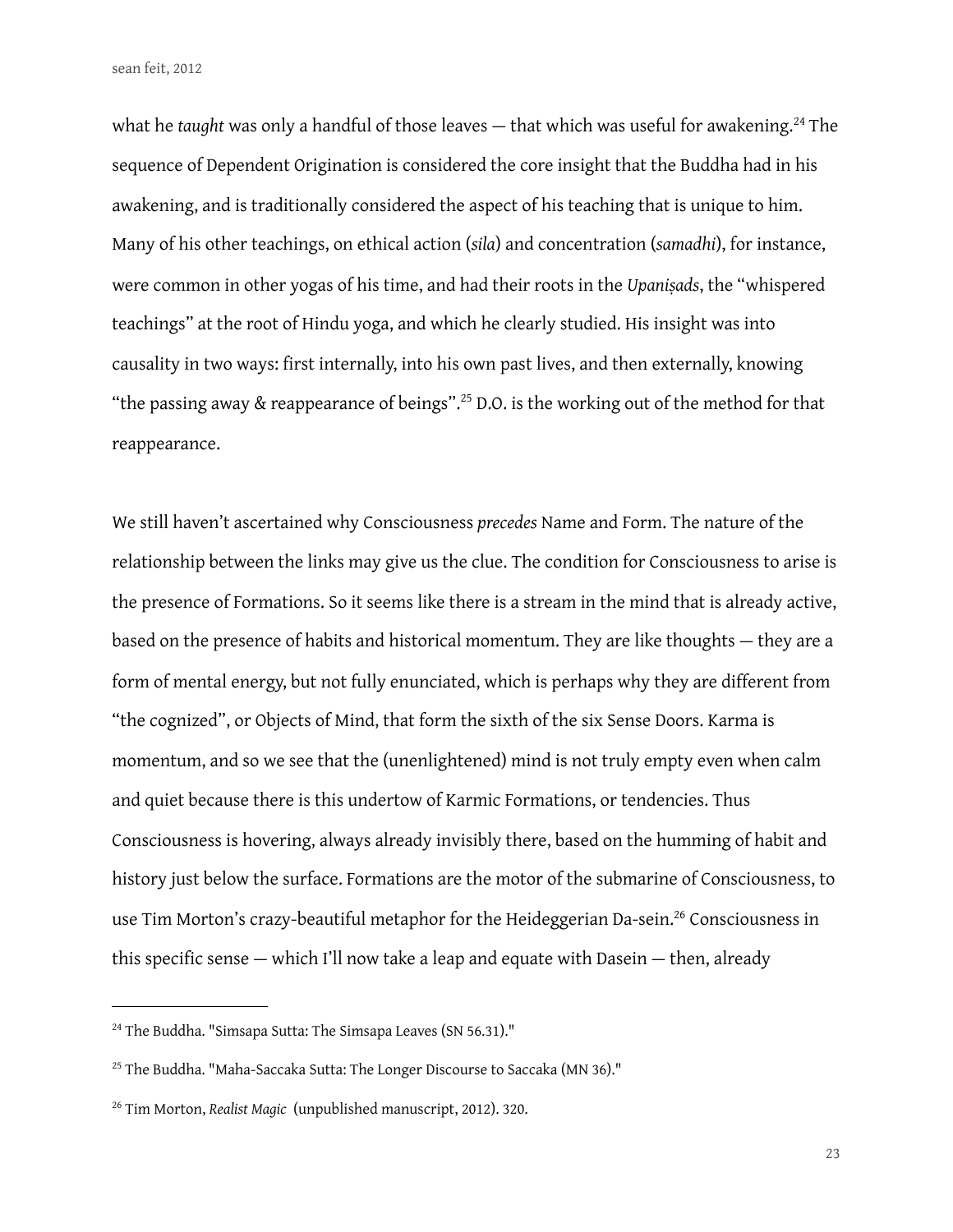humming along, but not paying attention to anything in particular, is comfortable enough with the things around that even before specific contact happens, the Names of things are known. Dasein knows the couch is there out of the corner of its eye, but nothing happens until the Sense Doors (the traditional image is of a house with five windows and a door: five physical senses and the mind) are Contacted. And the traditional image of Contact — a man with an arrow stuck in his eye — is apropos to the predictable result. Contact comes with Feeling pleasant/unpleasant/neutral — and if we don't notice, and we usually don't, pours headlong into Grasping and on down the chain toward the only inevitable.

What does this sequence tell us about things? It tells us a lot about ourselves, and how we get caught and reborn moment to moment, but what about the Forms? I turn and stare into the fire. The steady, odorless, gas-fed flames lick the fake logs. I don't mind, though I prefer the smell and crackle of a wood fire. Can I say anything at all definite about the flames themselves? They're there. Every time I look over, there they are. They were on before the evening talk, I left and came back, and they're still on. Flickering, each tongue of flame subtly different from every other, only there for an instant, then replaced by another. All this I see and recognize (Contact, Preception, Name and Form, Impermanence), but can I *know* anything *real* beyond the names for things? What does the fire know? Does the fire Cling to the logs, or the logs to the fire, or the fire to the gas that bursts through the tiny nozzles? How are they related? The word for Clinging, *up* $\bar{a}$ *dana*, literally refers to how fire feeds on fuel, which references one of the earliest metaphors for *nibbana/nirvana*: extinction, or cooling, as happens when the fuel for a fire is exhausted. Where does the fire go when it goes "out"? The Mahayana and then Tantric critics of early Buddhism contended that the religion preferred transcendence — up and out to the earthy immanence of things. In some ways, it's true, as a doctrinal preference. *Arahants* — completely enlightened ones — are not reborn. But where do they go? If it were really "up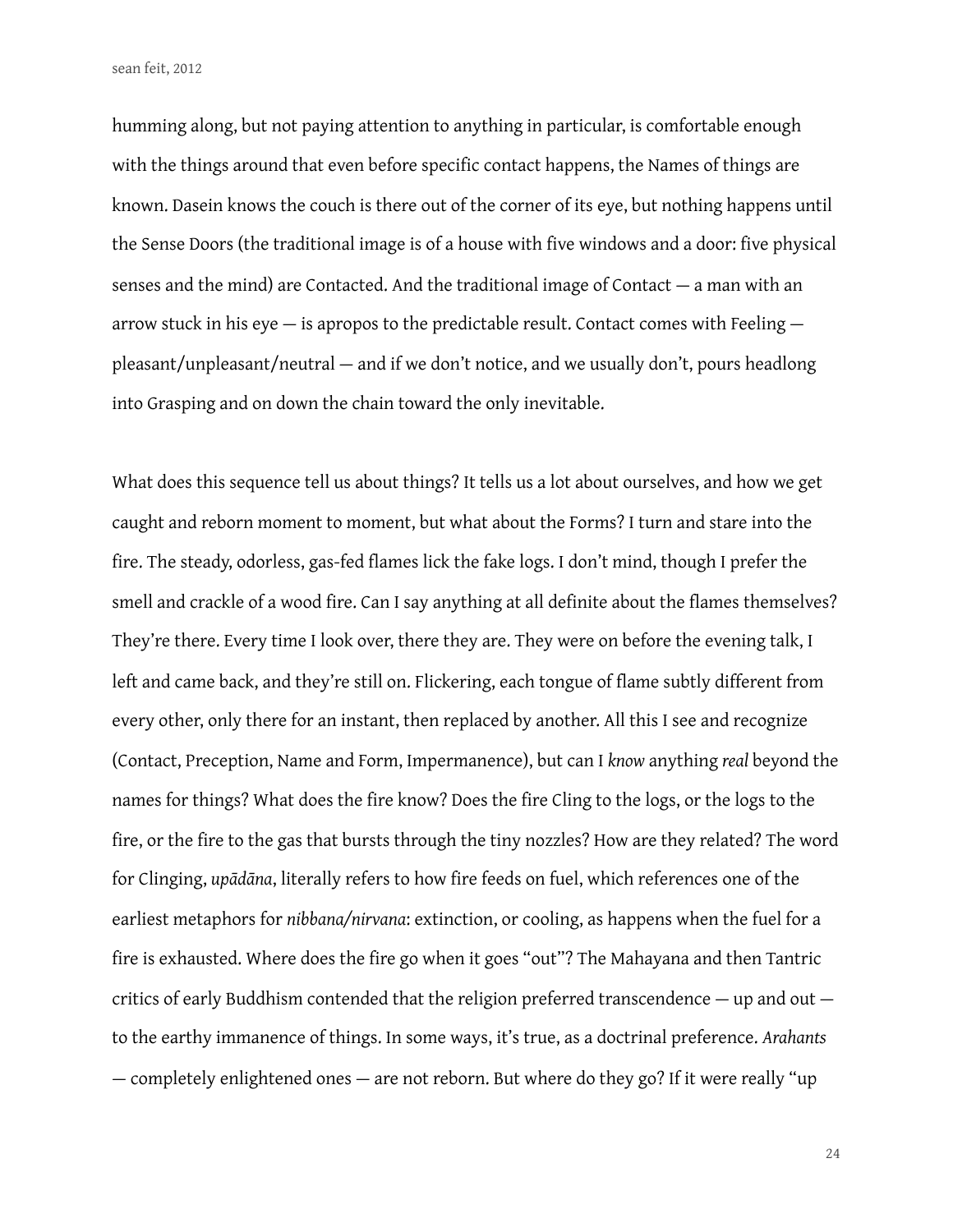and out", it would be to another *place*. But there is no place not on the wheel. Where does the fire go when the fuel is exhausted? Nowhere. It just disappears. There can't be "fire" independent of the condition of fuel, so there's no fire-thing, no fire-being, to go anywhere. Likewise the *arahant*. There's nobody left to travel. It just ends. So if the fire is a Being, just to stretch the model, it would have a kind of Consciousness that would be present dependent on its conditions, and which would attach to new Contacts as they arise. It seems strange to arrive at a thing being Conscious, but if it could be, then how can we know that the thing-Consciousness is *not* a kind of Dasein, not with a Mind in the way we sense it perhaps, but not an inert vacuity either? Tim Morton, discussing object-oriented causality arrives at a similar conclusion in different language, $^{27}$  $^{27}$  $^{27}$  and finds that "the meaning of a thing... is caught in its relations".<sup>[28](#page-24-1)</sup> The fire is caught, *up* $\bar{a}$ *d* $\bar{a}$ *na*, in its relation with log, gas, nozzle, as well as stag head, Coke machine, Sean, couch, and everything else. Like me, it is bound in its conditions, and flickers, dancing, in its Being. If things Contact each other the same way I Contact things incompletely, and colored wildly by habits, a million learned paths through the Forbidden Wood — then the sequence must apply to them as well.

Do objects suffer? Do they Cling to their preferences, and resisting reality fall into Becoming, Birth, Old Age and Death? Certainly things come and go. Is it Death when a rock is ground to beach sand? What's the moment when it stops being "rock" and starts being "sand"? Name and Form. Does the fire fear the inevitable exhaustion of its fuel? Is the Earth afraid of ecological "disaster" — does it even conceive of its skin temperature and biodiversity as important? I provide a world for the thriving and populous cultures of bacteria in my gut. But if I drink

<span id="page-24-0"></span> $27$  "The fact that the 'meaning' of a relation is yet another relation is an object-oriented way of extending Heidegger's argument about the futural quality of Da-sein to all beings." Ibid., 315.

<span id="page-24-1"></span><sup>28</sup> Ibid., 314.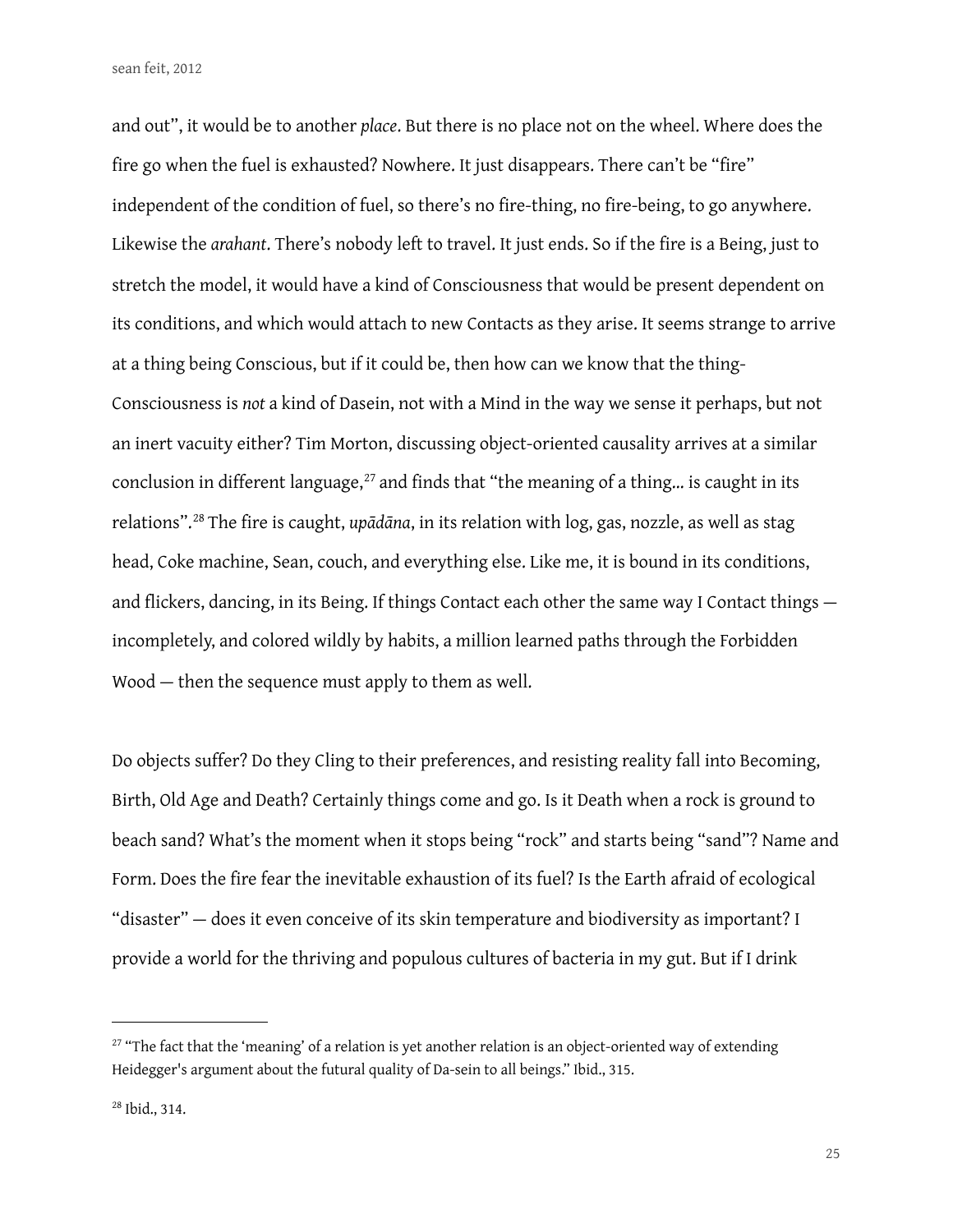some grapefruit seed extract and commit bacterial genocide, pursuing a scorched-gut policy for the greater good (my desire for "health" and pleasant sensations), do I care about their little bacteria lives? Hardly. I clean out when I need to (maybe the few survivors make scriptures about a Great Flood that almost nobody survived), eat a bunch of yogurt and start over. Who do we think we are, anyway, great capital D Dasein, the Ones Who Are? Maybe everything's awake in some way, having intimate relationships with each other all over the place, but we're the only ones who suffer? Maybe it's not that the human realm is the best one for awakening because we're fortunate that way (as in the Tibetan concept of the Precious Human Birth), but that we're the only ones who need to awaken.

Able to know nothing, really, about the reality of things, except perhaps simply that they *are*, or at least *seem to be*, it seems to help suffering humans, confused about how to relate, to think of things as illusory. It cuts through Clinging. I'll end with this famous stanza from the *Diamond Sutra* that is usually interpreted as saying that the world *is* illusion, but of course it doesn't say that. It wasn't the Buddha's way, as we've seen, to assert ontologies. The verse, like the whole handful of leaves, is an instruction. It doesn't really matter what's *true*, but if you *do* this, you'll be free.

# *taraka timiram dipo maya-avasyaya budbudam supinam vidyud abhram ca evam drastavyam samskrtam*

Thus shall you think of all this fleeting world: a star at dawn, a bubble in a stream, a flash of lightning in a summer cloud, a flickering lamp, a phantom, and a dream.<sup>[29](#page-25-0)</sup>

<span id="page-25-0"></span><sup>&</sup>lt;sup>29</sup> Last verse of the Diamond Sutra, the gorgeous Mahayana Buddhist text that sings emptiness and the Way of Being of Bodhisattvas. Red Pine, *The Diamond Sutra*, trans. Red Pine (New York: Counterpoint Press, 2002).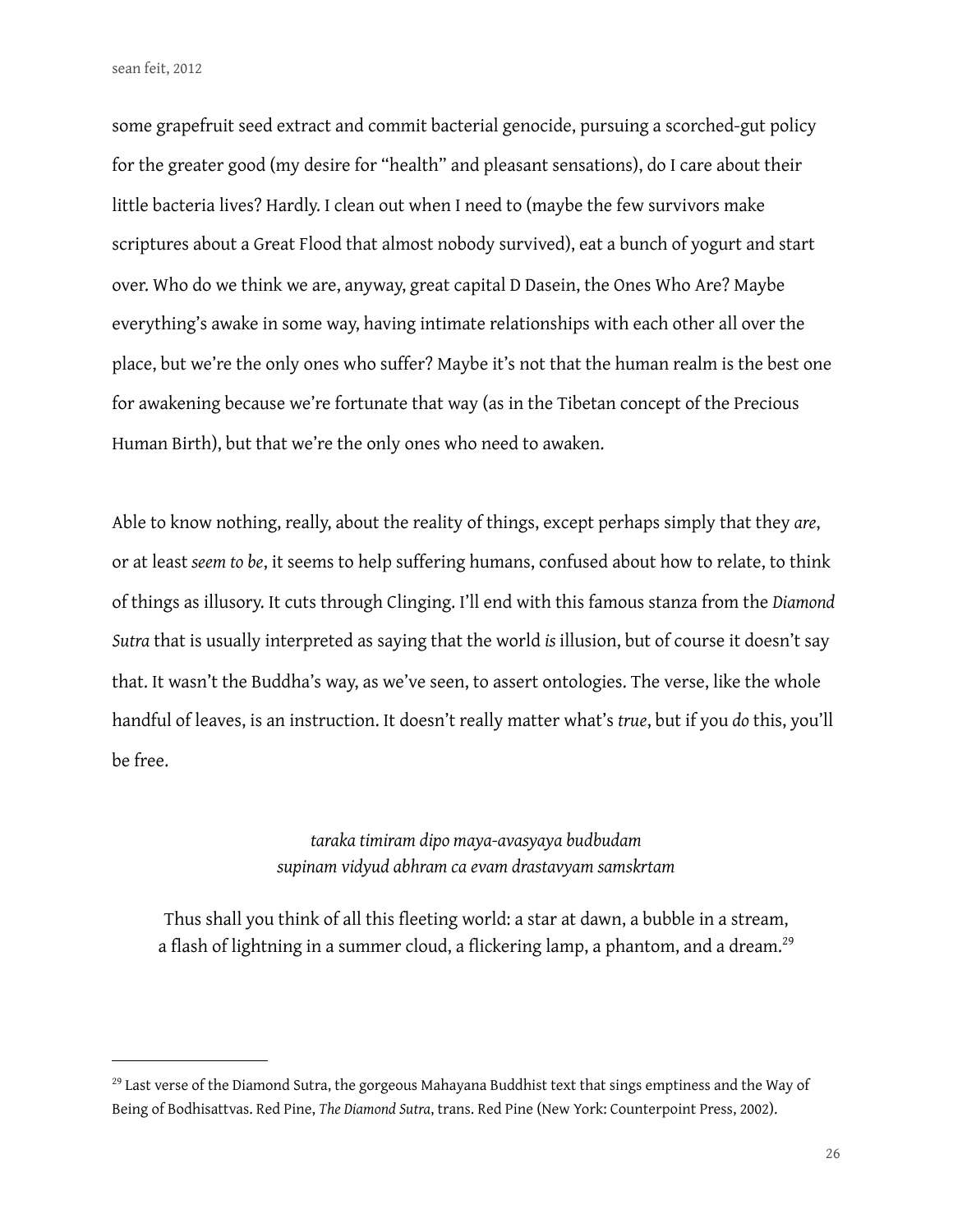I thought I was done, but this morning, sitting in the cool, silent hall at six, bluish light rising over the mountains, I thought of the star at dawn. And I realized that the *Diamond Sutra* verse, which I always took as a list of metaphors — all these things reveal evanescence, lasting for hardly a moment — is a list of *things.* The new Object Oriented Ontology club — Harman, Meillasoux, Morton, and the others — are notable for their enthusiasm for lists of things. These small, seemingly random lists pervade the literature, and seem to exult in the simple naming of far-flung objects. Coffee cup, manatee, wish. They always include both solid and imaginary objects, as if to assert over and over that *all this is real*. There's a love that shines through these lists, an adoration of the world, untouchable as everything might be, and that love shines through even the resurgent possibility of a vast nihilism. What if no thing *does* mean any thing? Meaning, Morton writes, arises in relation — *is* relation[.30](#page-26-0) "Thus shall you *think* of *all* this fleeting world": star, bubble, flash. All the sweet things of sky, river, storm. Lamp, phantom, dream. Just as real as anything. *Think* of the world, the verse exhorts. Not of yourself, or of theories, but of things. Star — look up! Bubble — listen! Flash — wonder! Finally, it tells us to be with things as they are, interdependent — can you separate the bubble from the stream, the star from the sky? — and always already unique, effervescent, immediate. As vivid as a dream, and as real.

*may all be free*

<span id="page-26-0"></span><sup>30</sup> Morton, *Realist Magic*: 315.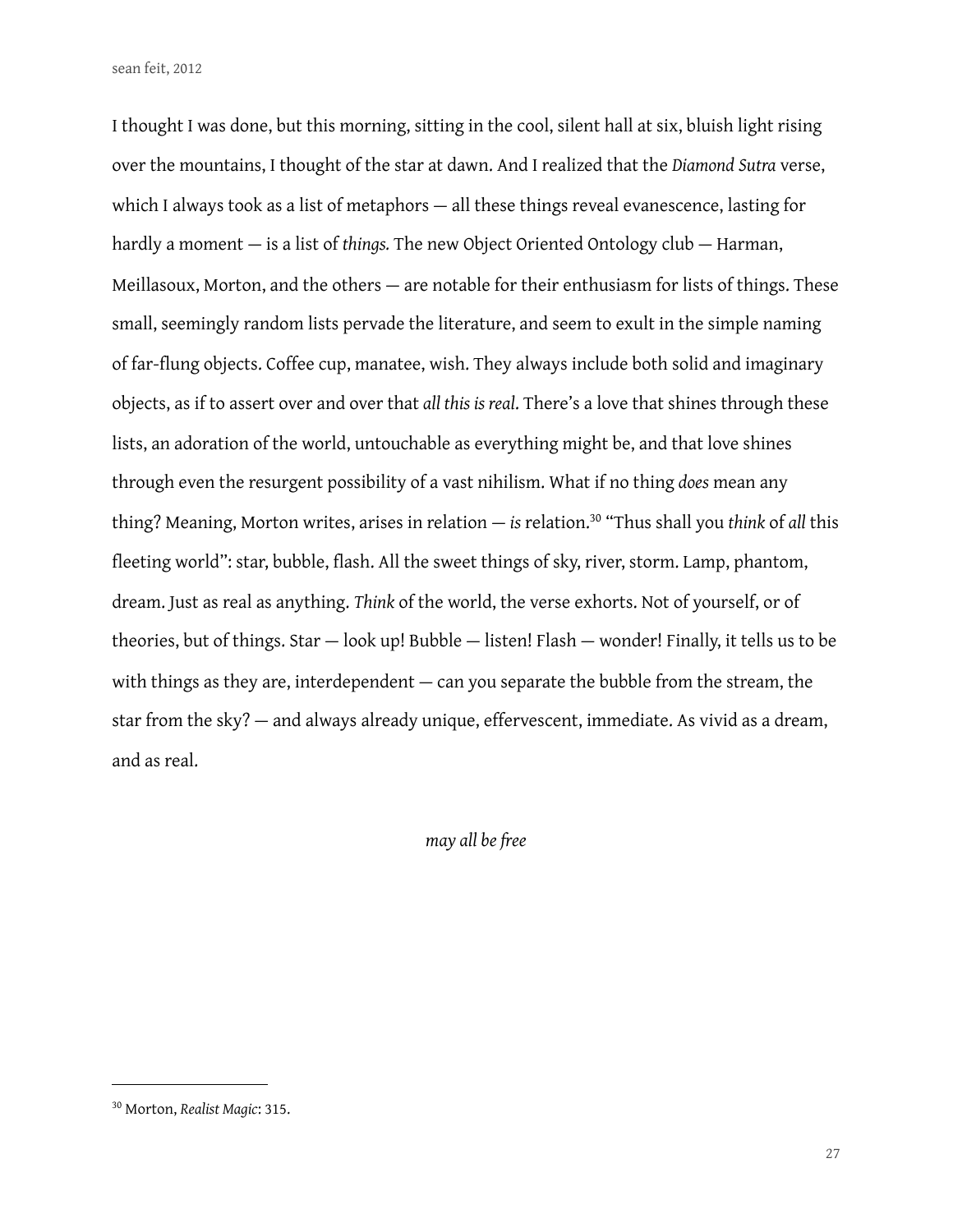# Bibliography

Anālayo. *Satipaṭṭhāna: The Direct Path to Realization*. Birmingham: Wind Horse, 2003.

- Buddha, The. "Anatta-Lakkhana Sutta: The Discourse on the Not-Self Characteristic (Samyutta Nikaya 22.59)." Translated by Ñanamoli Thera. http://www.accesstoinsight.org/ tipitaka/sn/sn22/sn22.059.nymo.html. Accessed on May 9, 2012.
- ———. "Bahiya Sutta: About Bahiya (Udana 1.10)." Translated by John D. Ireland. http:// www.accesstoinsight.org/tipitaka/kn/ud/ud.1.10.irel.html. Accessed on May 9, 2012.
- ———. "Cula-Malunkyovada Sutta: The Shorter Instructions to Malunkya (Majjhima Nikaya 63)." Translated by Thanissaro Bhikkhu. http://www.accesstoinsight.org/tipitaka/mn/ mn.063.than.html.
- ———. "Dhammacakkappavattana Sutta: Setting the Wheel of Dhamma in Motion (Sn 56.11)." Translated by Bhikkhu Thanissaro. http://www.accesstoinsight.org/tipitaka/sn/sn56/ sn56.011.than.html. Accessed on May 9, 2012.
- ———. "Khandha Sutta: Aggregates (Sn 22.48)." Translated by Thanissaro Bhikkhu. http:// www.accesstoinsight.org/tipitaka/sn/sn22/sn22.048.than.html.
- ———. "Maha-Saccaka Sutta: The Longer Discourse to Saccaka (Mn 36)." Translated by Thanissaro Bhikkhu. http://www.accesstoinsight.org/tipitaka/mn/mn.036.than.html. Accessed on May 12, 2012.
- ———. "Paticca-Samuppada-Vibhanga Sutta: Analysis of Dependent Co-Arising (Sn 12.2)." Translated by Thanissaro Bhikkhu. http://www.accesstoinsight.org/tipitaka/sn/sn12/ sn12.002.than.html.
- ———. "Sabba Sutta the All." Translated by John D. Ireland. http://tipitaka.wikia.com/wiki/ Sabba\_Sutta\_-\_The\_All. Accessed on May 12, 2012.
- ———. "Sabba Sutta: The All (Sn 35.23)." Translated by Thanissaro Bhikkhu.
- ———. "Sabba Sutta: The Discourse on the All." Translated by Piya Tan. http:// dharmafarer.org/wordpress/wp-content/uploads/2009/12/7.1-Sabba-S-s35.23 piya.pdf. Accessed on May 12, 2012.
- ———. "Simsapa Sutta: The Simsapa Leaves (Sn 56.31)." Translated by Thanissaro Bhikkhu. http://www.accesstoinsight.org/tipitaka/sn/sn56/sn56.031.than.html. Accessed on May 12, 2012.
- Harman, Graham. *Guerrilla Metaphysics: Phenomenology and the Carpentry of Things*. Chicago: Open Court, 2005.
- ———. *The Quadruple Object*. Winchester: Zero Books, 2011.
- ———. *Tool-Being: Heidegger and the Metaphysics of Objects*. Chicago: Open Court, 2002.
- Merleau-Ponty, Maurice. *Phenomenology of Perception*. Translated by Colin Smith. New York: Routledge, 1962.
- Morton, Tim. *Realist Magic*. unpublished manuscript, 2012.